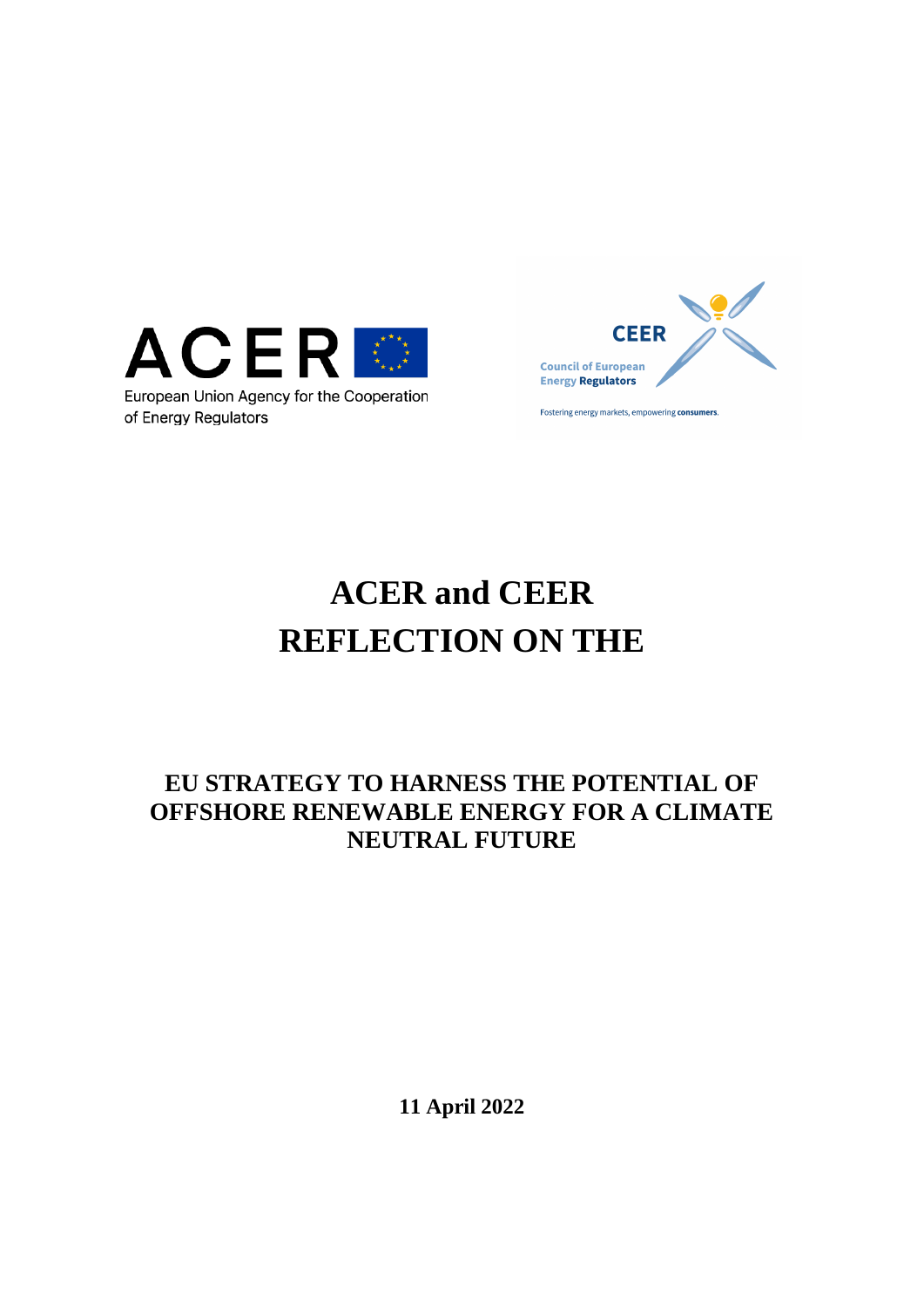



### **1. EXECUTIVE SUMMARY**

- (1) On 19 November 2020, the European Commission published a strategy to harness the potential of offshore renewable energy for a climate neutral future. This strategy provides a potential evolution of offshore renewable energy, as well as possible regulatory and policy measures aimed at supporting their deployment.
- (2) ACER and CEER understand that this strategy mainly addresses new challenges arising from the hybrid offshore systems gradually giving rise to meshed offshore networks. ACER and CEER broadly support this strategy, as well as possible solutions to address the challenges to large-scale deployment of offshore renewable energy in hybrid systems. In a few specific cases, ACER and CEER still advise caution and call for further analysis before any legislative proposals are developed. In particular, at this stage, not all the challenges are known and fully understood. The appropriate solutions could be developed and implemented gradually, addressing the foreseeable challenges.
- (3) ACER and CEER broadly support the European Commission's proposals on how to integrate offshore renewable energy into the internal energy market (namely with offshore bidding zones (OBZs)). However, current market rules governing real-time trading, favour the home market approach more than OBZs. As a consequence, this aspect needs to be addressed in a way that does not discriminate between internal and cross-zonal trade close to real-time. ACER and CEER therefore acknowledge that there are a wide range of challenges which will need consideration for the implementation of the OBZ model. ACER and CEER recommend the European Commission further analyse the option of creating OBZs for the integration of hybrid systems as well as analyse potential mitigation measures to address possible concerns.
- (4) ACER and CEER agree that the allocation of congestion income to offshore renewable energy sources (RES), would help support these investments with less reliance on other support mechanisms. However, ACER and CEER identified several serious concerns regarding the disruptive effects such a solution could have. The objective of supporting offshore investment may be achieved by traditional renewable support systems (where and until needed) with fewer disruptive effects and more targeted to the specific needs of offshore RES.
- (5) Furthermore, ACER and CEER do not see the need for specific solutions regarding the network development and financing of offshore RES. The existing framework of ten-year network development plans (TYNDP), cost-benefit analysis (CBA) methodology and cost allocation principles provide a good starting framework for addressing the challenges arising from offshore projects. Yet, ACER and CEER fully support integrated network development and planning for offshore networks, as well as harmonisation of connection and operation rules to facilitate the deployment of hybrid systems.

### **2. INTRODUCTION**

(6) On 19 November 2020, the European Commission published a communication on an EU Strategy to harness the potential of offshore renewable energy for a climate neutral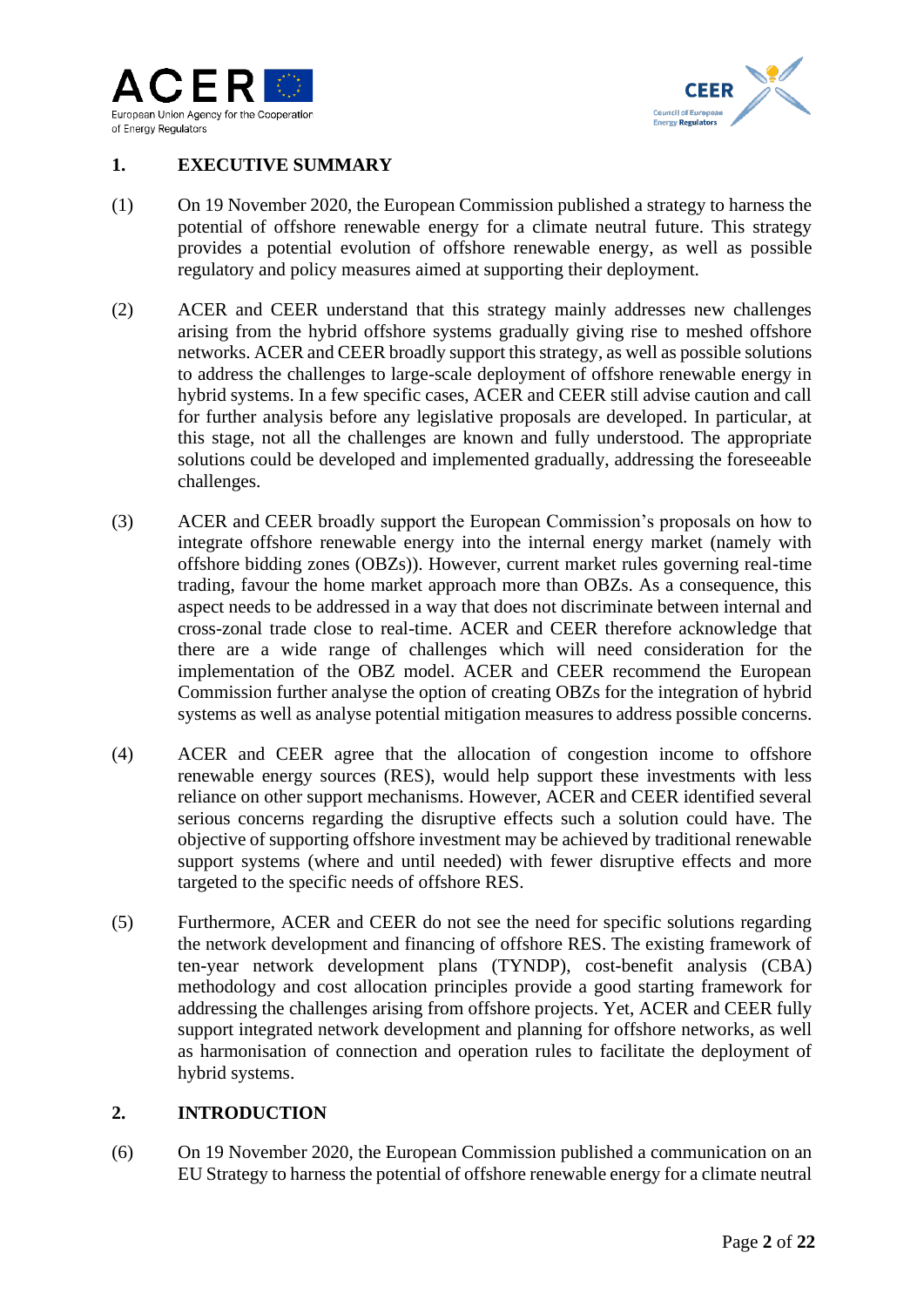



future<sup>1</sup>. This strategy *"presents a general enabling framework, addressing barriers and challenges common to all offshore technologies and sea basins but also sets out specific policy solutions adapted to the different state of development of technologies and regional contexts."* Together with this strategy, the European Commission published an accompanying staff working document that provides guidance on electricity market arrangements supporting the integration of offshore renewable energy, into the internal energy market.

(7) In this document, ACER and CEER provide a common position and response to the European Commission's strategy - supporting it to a large extent. In a few specific cases, ACER and CEER outline certain risks which should be considered in any legislative proposals that are subsequently developed.

#### $2.1.$ **Offshore renewable energy**

- (8) At present, offshore RES is mostly offshore wind farms (OWF). However, in the future, these OWFs may include other types of generation technologies, as well as consumption or storage. Current OWFs are mostly connected to onshore grids radially (i.e., with one connection only). In the future, more hybrid connections are expected between one or several OWFs and more than one onshore bidding zone. These connections would be expected to have a dual purpose, namely (i) to transport energy from OWFs to onshore and (ii) to serve as an interconnector between two or more onshore bidding zones, to facilitate cross-border trade. To this end, the position of ACER and CEER distinguishes between radial and hybrid systems as the appropriate solutions and policies for both types of systems can differ.
- (9) Radial offshore systems do not pose a significant challenge, because they do not combine two roles. Hence, the arrangements governing the investment and operation of such systems can follow the specific national rules applicable for the Member States (MS) in which they are built.
- (10) Hybrid systems on the other hand, offer significant new challenges as they combine the production of energy from offshore RES and the cross-border trade between bidding zones or MS. It is assumed that hybrid systems are developed when it is beneficial to combine these two purposes, namely, to diversify the possibilities for OWFs to sell electricity and to better utilise interconnectors, especially at times with low wind production. To this end, it is very likely that large-scale deployment of offshore renewable energy will result in a gradual development of a meshed offshore network, which will connect several OWFs with several onshore bidding zones. As this development is likely to be inevitable, the European Commission's strategy rightfully identifies significant challenges that need to be addressed to support these developments.

<sup>1</sup> <https://eur-lex.europa.eu/legal-content/EN/TXT/PDF/?uri=CELEX:52020DC0741&from=EN>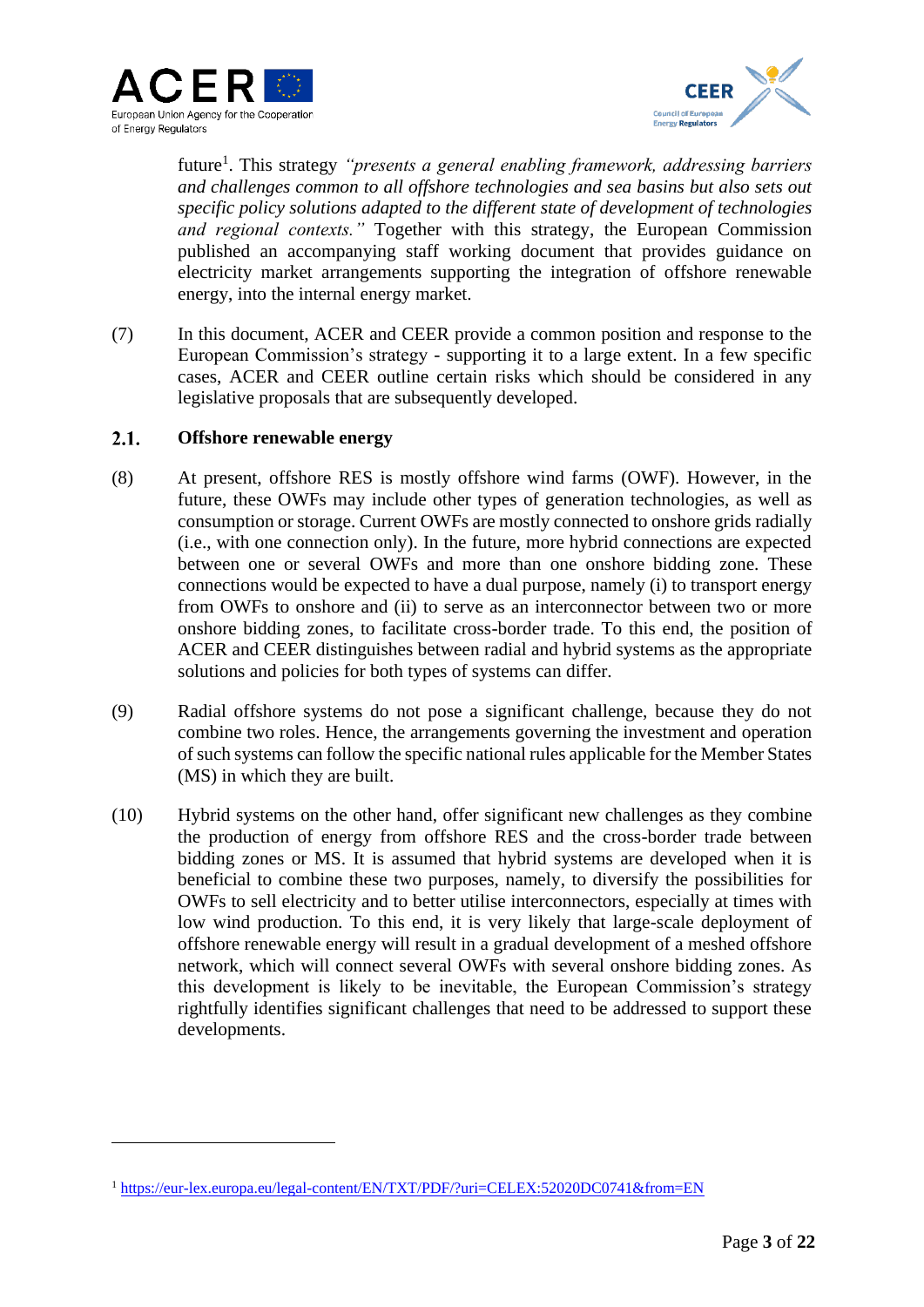



- (11) Therefore, the position of ACER and CEER mainly **targets hybrid offshore systems,**  and addresses the unique challenges that the deployment of these systems brings to the internal energy market.
- (12) Nevertheless, hybrid systems are yet to be developed in Europe (the only example so far being the Kriegers Flak Combined Grid Solution). It is therefore, difficult to establish clear and unequivocal rules for hybrid systems at this early stage. As shown in Annex I, the experience from the United Kingdom (UK) shows that a more proactive and top-down approach is needed to plan and incentivise offshore investments. Therefore, ACER and CEER support a proactive approach to providing a supportive legal and regulatory framework for hybrid systems. However, the deployment of these systems will be gradual and not all the challenges are known and understood at this point. It may therefore be necessary to develop the rules gradually by addressing the foreseeable future challenges.

#### **3. BALANCE RESPONSIBILITY AND REAL TIME CONGESTION AND FREQUENCY MANAGEMENT**

- (13) The Regulation (EU) 943/2019 sets out that, in general, all market participants must be financially responsible for the imbalances they cause in the system. Today, the rules on balance responsibility, together with the principles for national terms and conditions, roles, and responsibilities of market participants and transmission system operators (TSOs), are set by the Commission Regulation (EU) 2017/2195 (Electricity Balancing Regulation).
- (14) It is important to note that since most OWFs are only connected to onshore through high voltage direct current (HVDC) (exception: Kriegers Flak Combined Grid Solution is based on alternating current), there is no need for balancing. This is due to the fact that there is no frequency in a direct current (DC) network that needs to be maintained. The power balance still needs to be ensured, but any frequency deviations resulting from the power imbalance are only identified in a physical form on the onshore network (although commercially they may be attributed to OWF).
- (15) Due to changing wind conditions in the short-term, OWFs always face significant power imbalances which need to be addressed by trading in the market. OWFs forming part of onshore bidding zone may adjust their position close to real time within the national intraday market, whereas OWFs located in a separate bidding zone may not do so in the last hour before real time. This is because cross-border intraday trading is no longer possible in the last hour. In such a case, these imbalances need to be resolved via balancing in the onshore grid, done by TSOs in the balancing market (such as future EU platforms for exchanges of balancing energy).
- (16) It is worth noting that these differences are not inherent, as they largely depend on the national and EU-wide market rules. The ability of the OWFs in the Home Market  $(HM)$  approach<sup>2</sup> to trade close to real time, depends on national trading rules and

<sup>2</sup> See Chapter 5 for the description of the HM approach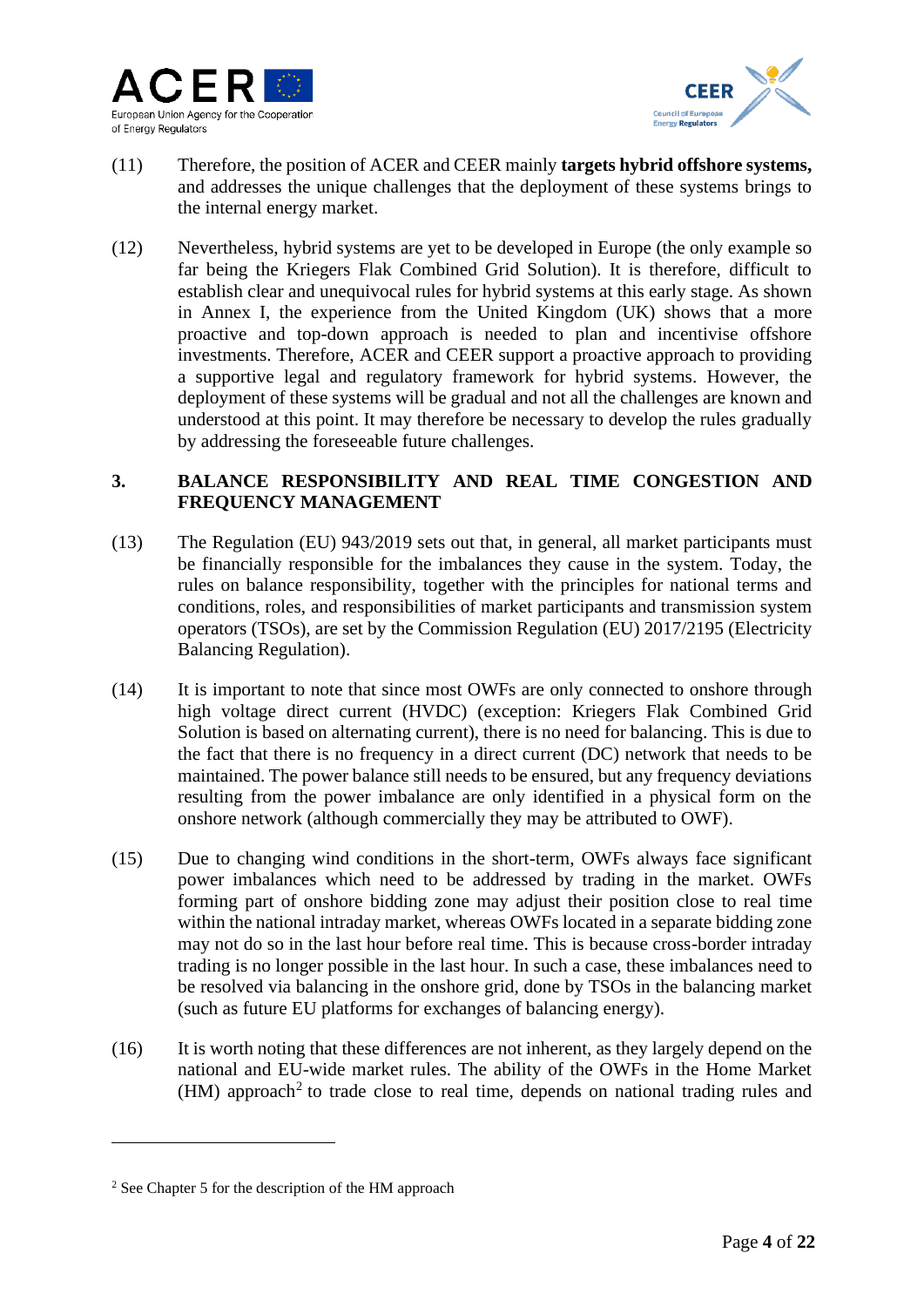



whether the connection cable is physically able to accommodate such trading (e.g., if the cable is already fully utilised, more infeed can only be solved with curtailment). On the other hand, the ability of the OWFs in the OBZ approach<sup>3</sup> to trade close to real time, depends on cross-border trading rules. For example, allowing cross-border trade for OWFs closer to real time and shortening the trading products (e.g., with 5 min market time unit), would allow OWFs in the OBZ approach to trade out their imbalances, equivalent to OWFs in the HM approach.

- (17) These proposals may entail major changes to the regulatory framework and market design. Allowing cross-border trading up to real time could initially be limited to OWFs, since such rules between onshore bidding zones would significantly interfere with the current balancing processes and would require a significant paradigm shift. However, such changes might become essential to tackle the non-discriminatory treatment of market participants trading in onshore and offshore, and in general those trading within and between biding zones.
- (18) Where adjusting the imbalances of OWFs is not possible because of congestion problems in the offshore grid, the wind needs to be physically curtailed in one way or another. Technically, this is done in a controlled and coordinated manner (i.e., the output of OWFs is technically limited by the capacity limits of the HVDCs), which requires system operation rules for the real-time control of the offshore system. Commercially, however, such curtailment represents redispatching instructed by a TSO (and subject to compensation) in the case of the HM approach. In the case of the OBZ approach, such curtailment is voluntary, as the OWF would not be able to trade out its imbalance due to congestion (i.e. zero cross-zonal capacity) and would voluntarily reduce production.
- (19) In the current legal framework, balance responsibility is defined and enforced by the 'connecting TSO(s)', which defines terms and conditions for balancing service providers (BSPs) and balance responsible parties (BRPs) for providing services and for balancing responsibility. Therefore, each OWF needs to fall under clear terms and conditions for BSPs and BRPs established by the connecting TSO(s). For OWFs located in a single MS this is straightforward, as it is up to a MS to designate a competent TSO and regulatory authority. In bidding zones which span over a territory of two or more MS, it is less straightforward to appoint the competent TSO and regulatory authority. The set up and governance of the OBZs is further discussed in the governance section below.
- (20) Regarding the balancing services provision and imbalance settlement, it is important that the TSO responsible for operating the OWF participates in the European platforms for the exchange of balancing energy (pursuant to Articles 19 to 22 of the EB Regulation). The existing frameworks for the balancing platforms are already suitable for accommodating the inclusion of OBZs, since the requirements are set at connecting (participating) TSO level. Participation in the balancing platforms would

<sup>&</sup>lt;sup>3</sup> See Chapter 5 for the description of the OBZ approach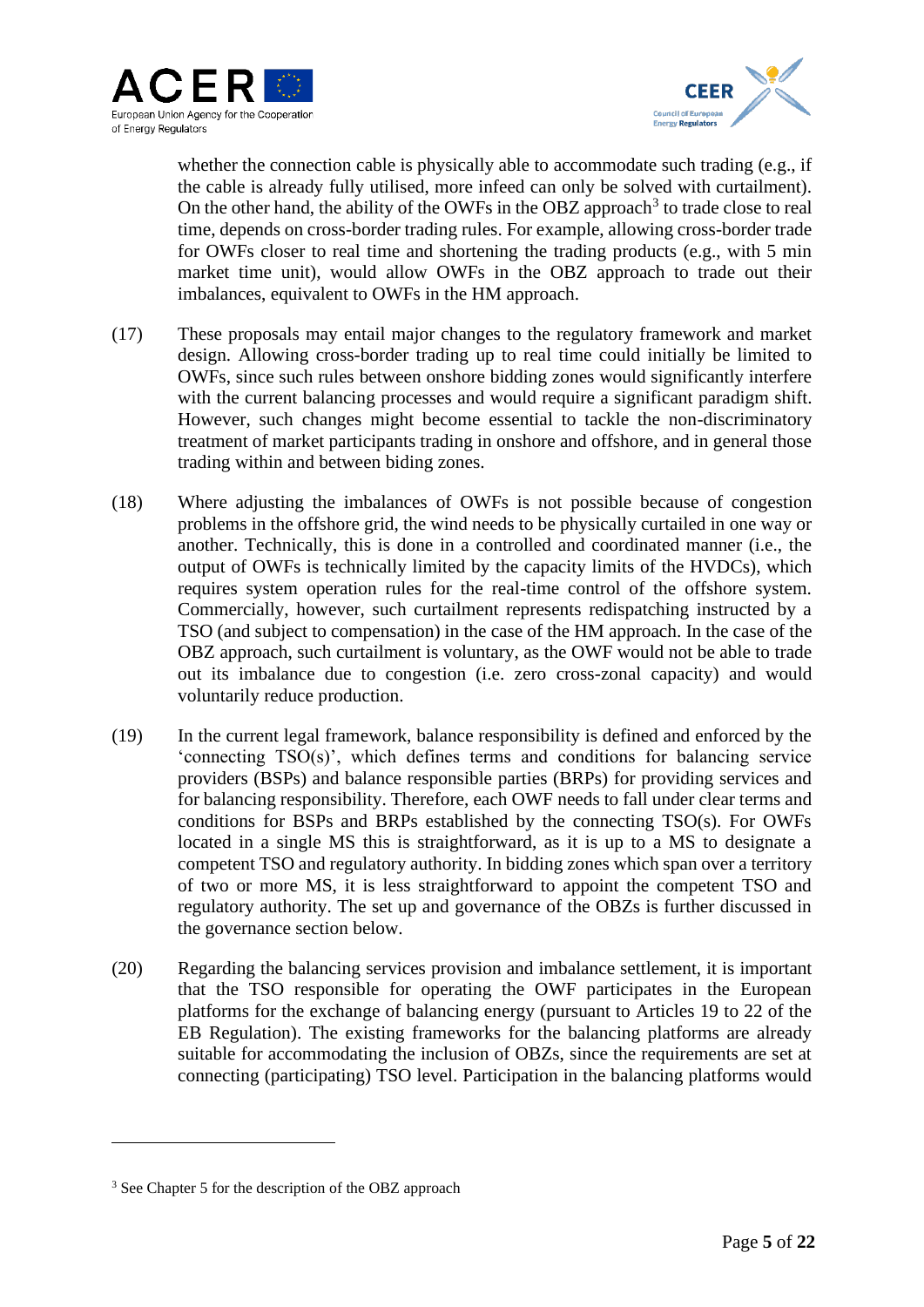



ensure, on one side, the possibility for OWFs to be BSPs and to sell balancing energy, and on the other side, that TSOs can use the most efficient resources, including the OWFs.

- (21) In the case of a DC network in an OBZ, there is no frequency that needs to be managed and therefore no need to balance out any system imbalance of the OBZ by activation of balancing energy. The energy imbalance of the OBZ will be visible only in onshore networks and balanced there. However, the financial settlement of the imbalances of the BRPs of the OBZ would still be settled with the imbalance settlement price of the OBZ. Such contractual imbalances would be calculated for the OBZ separately, but the balancing energy can be activated offshore or onshore, depending on where it is cheaper. Balancing platforms provide a cross-border marginal clearing price for each participating bidding zone, and this can serve as a basis for defining the imbalance price.
- (22) Principles concerning the imbalance settlement rules must be set out in the terms and conditions defined by the connecting TSO(s), ensuring adherence to the EU regulatory framework. EU Regulation 2019/943 (Article 6(6)) requires that the imbalance price area is equal to a bidding zone. Therefore, in the OBZ approach, the relevant TSOs must calculate the imbalance price for each OBZ based on the balancing energy price calculated for the OBZ by the respective European platform for the exchange of balancing energy (as mentioned in the paragraph above). Given that the potential balancing actions might come from different bidding zones, participation in the European balancing platforms is of utmost importance. This is because the marginal pricing scheme allows the setting of a robust price for the satisfied demand of the imbalance price area, even though resources used to balance the system are located outside the area.
- (23) The methodology for the imbalance settlement harmonization adopted by ACER with its Decision 18/2020, is the relevant framework that TSOs must implement in their terms and conditions. Currently, the methodology appears general enough to address the settlement of BRPs in OBZs, without the need for specific amendments since the requirements are set on a connecting TSO level.
- (24) In conclusion, the regulatory framework on the balance responsibility, balancing services provision (including congestion and frequency management) and imbalance settlement seems to require some changes to the legal framework to allow OBZs to have equal access to the network, as in the case of the HM approach. These changes are particularly needed in the case of the OBZ approach and multinational bidding zones, whereas in the case of the HM approach, no specific rule adjustments are needed.

### **4. MARKET DISPATCH AND REDISPATCH**

(25) The current legal framework, notably the Electricity Regulation, imposes that RES should also be subject to a market-based dispatch mechanism, while keeping some exemptions for small-scale installations. This implies that OWFs need to compete with other (onshore) generation units inside the bidding zones and cross-border exchanges.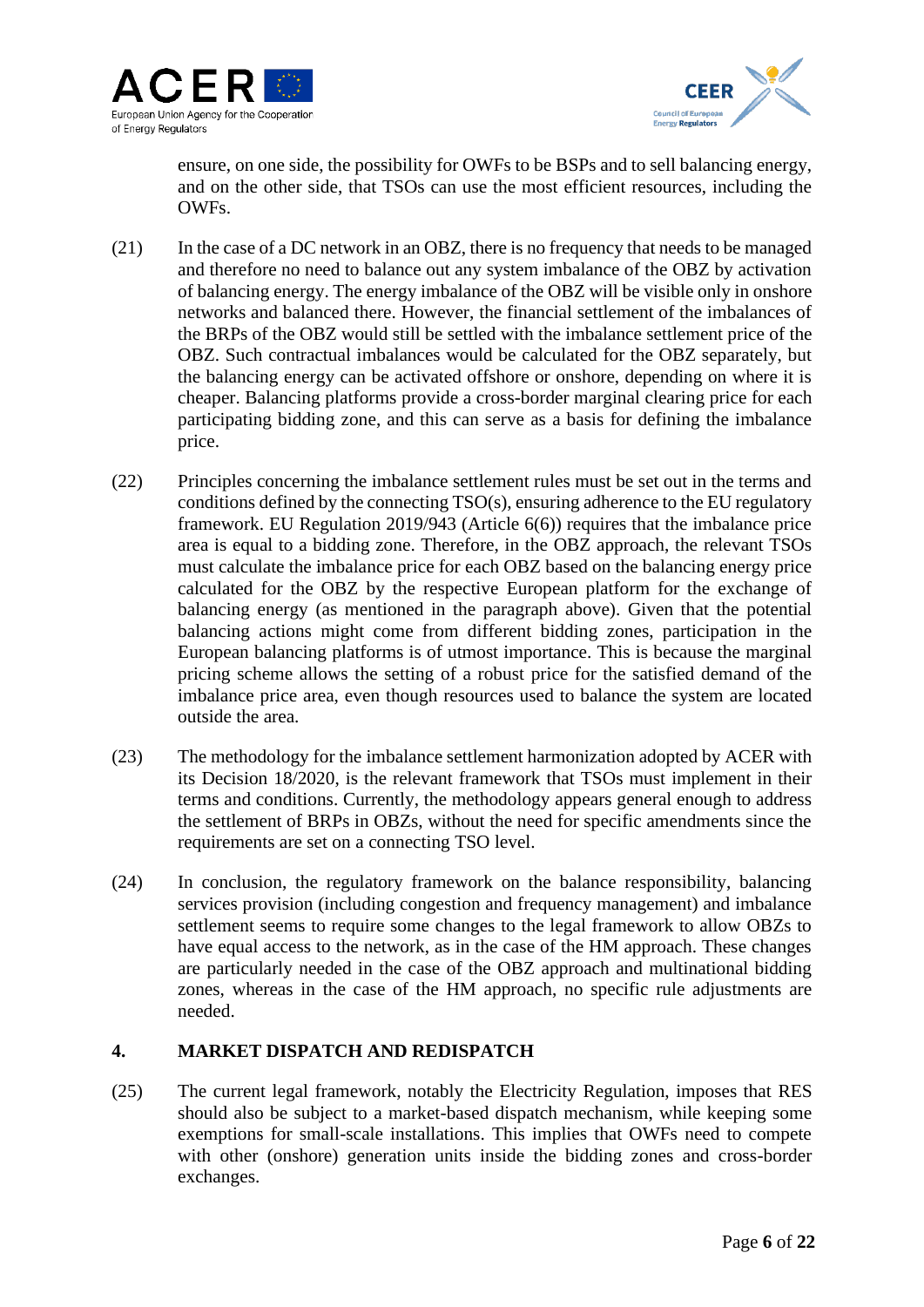



- (26) ACER and CEER support the EU strategy that offshore RES should be dispatched in a competitive market-based way, and that their dispatch cannot justify reduction to cross-zonal trade or discriminatory access to network infrastructure. This is important in the context of meeting the minimum cross-zonal capacity requirements pursuant to Article 16 of Electricity Regulation – namely that the dispatch of offshore RES should not justify any systematic derogations or exemptions to these requirements.
- (27) Therefore, ACER and CEER do not support systematically applying derogations or exemptions to the minimum cross-zonal capacity requirements due to dispatching of offshore RES.

### **5. MODELS TO INTEGRATE OFFSHORE WIND FARMS INTO SHORT-TERM MARKETS**

- (28) The proper integration of offshore RES in the integrated electricity market is crucial to ensure that it delivers on its promise of providing clean, affordable energy while not endangering the security of the electricity system.
- (29) In the current zonal approach, OWFs may be assigned as part of one of the onshore bidding zones (the HM approach) or to a dedicated OBZ, grouping one or more OWFs (the OBZ approach). It is important to note that this choice is particularly important when congestion between an OWF and onshore network is frequent. The subsequent analysis focuses on the frequent situation where connecting cables are unable to transport full wind generation onshore because of their limited capacity.
- (30) For hybrid systems, the HM approach implies that OWFs would be integrated into a bidding zone of the home market but would also have a connection to another bidding zone, which would serve as an interconnector. OWFs would first compete with onshore generators in the home market's bidding zone, whereas all the bids in the home market bidding zone would equally compete for interconnector capacity. The problem with this approach arises when the connection between OWFs and the home market is unable to transport full wind generation, as well as provide 70% of its capacity for the cross-border trade. In such a case, a TSO facing congestion on this connection has two choices: (i) offer 70% to cross-border trade and, if congestion occurs, reduce the physical flow by curtailing wind output or countertrading or (ii) not adhere to the 70% requirement and only offer the remaining capacity that is not expected to be used by OWF generation. Frequent use of this option would imply the need for some sort of derogation or exemption from the 70% requirement.<sup>4</sup>
- (31) The crucial difference between the two approaches is that the flows resulting from offshore generation constitute internal flows under the HM approach, which cannot negatively impact cross-border flows (hence TSOs need to apply corrective measures/remedial actions to allow sufficient cross-border flows). Through the choice

<sup>4</sup> Such derogation is applied in Kriegers Flak Combined Grid Solution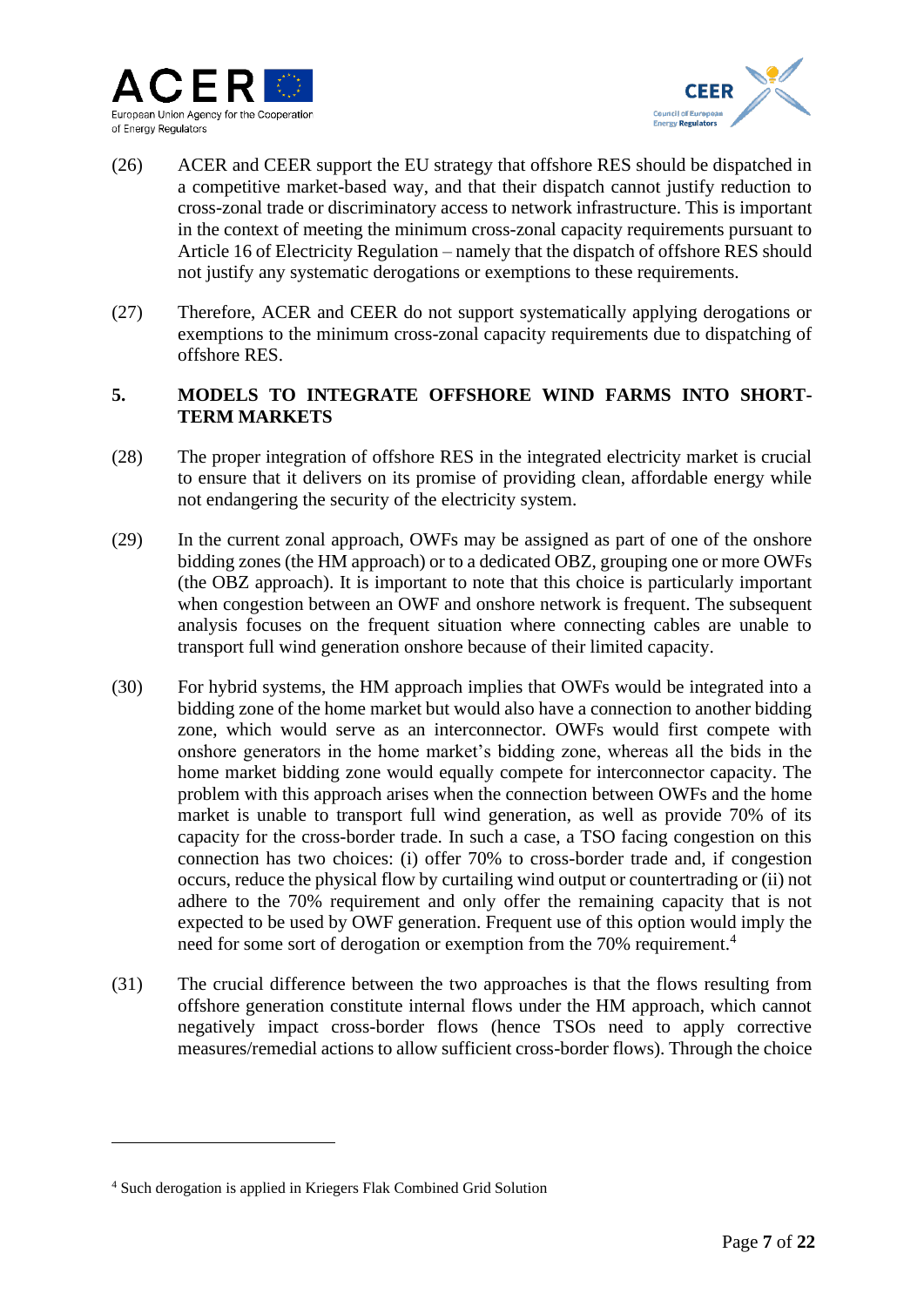



for an OBZ, these flows are considered cross-border (allocated) flows, therefore contributing to the interconnection use targets (70% rule) in the Electricity Regulation.

- (32) The implementation of the HM approach is simple. Nonetheless, the need to not discriminate cross-border flows with respect to internal flows may require the use of remedial actions (e.g., wind curtailment, redispatching, countertrading) in the subsequent regional operational security coordination. Yet, despite these possible mitigation measures, the HM approach still has two important disadvantages. Firstly, relying on mitigation measures creates the risk that these will not be available or sufficient, giving the right to TSOs to reduce cross-border capacity as a last resort measure. Secondly, systematic use of redispatching or countertrading, significantly distorts market price signals resulting in distorted dispatching decisions and incorrect interconnector flows.
- (33) Besides these short-term inefficiencies, the HM approach may also dis-incentivise investments into hybrid systems. Namely, if most OWFs are integrated into the home market, the incentive to build interconnectors between these OWFs would be severely diminished since the use of these interconnectors would not follow the minimum capacity requirements (they would very likely apply derogations from 70% requirement) meaning these interconnectors would be largely underutilised. Such arrangements would therefore significantly stifle development of hybrid systems which have the potential to not only transport offshore RES to onshore, but also to integrate the onshore markets more closely with increased interconnection. The HM approach would effectively facilitate only the former policy.
- (34) The OBZ approach does not suffer from these deficiencies. It provides efficient price signals to all actors involved and fully corrects interconnector flows. OWFs have more choice in selling their energy to the market where energy is most needed and can therefore better maximise their revenues. It also provides an effective incentive to connect OWFs among themselves and to other OBZs, and create hybrid systems. As acknowledged in Chapter 2, a change in cross-border trading rules would be required to extend these advantages to real-time.
- (35) With regard to the process of establishing OBZs, the Electricity Regulation and Regulation (EU) 2015/1222 ("Capacity Allocation and Congestion Management - CACM Regulation) facilitate these decisions by establishing national and multinational bidding zone review procedures. As these procedures have been developed for highly meshed onshore networks, they are complex, lengthy, and burdensome. To facilitate efficient OBZs, these procedures need to be optimised and adjusted to the extent that is fit for the purpose of OBZs. It may be considered that this is a special case of "local" bidding zone review, where individual TSOs (or any group of participating TSOs) study and redefine the bidding zone configuration, without the involvement of all EU TSOs.
- (36) In conclusion, from a market design and efficiency perspective, the OBZ approach is preferred to avoid market distortions and ensure compliance with the interconnection requirements of the Electricity Regulation, allowing the TSOs to apply a market-based solution to manage possible congestions and increase cross-zonal capacities.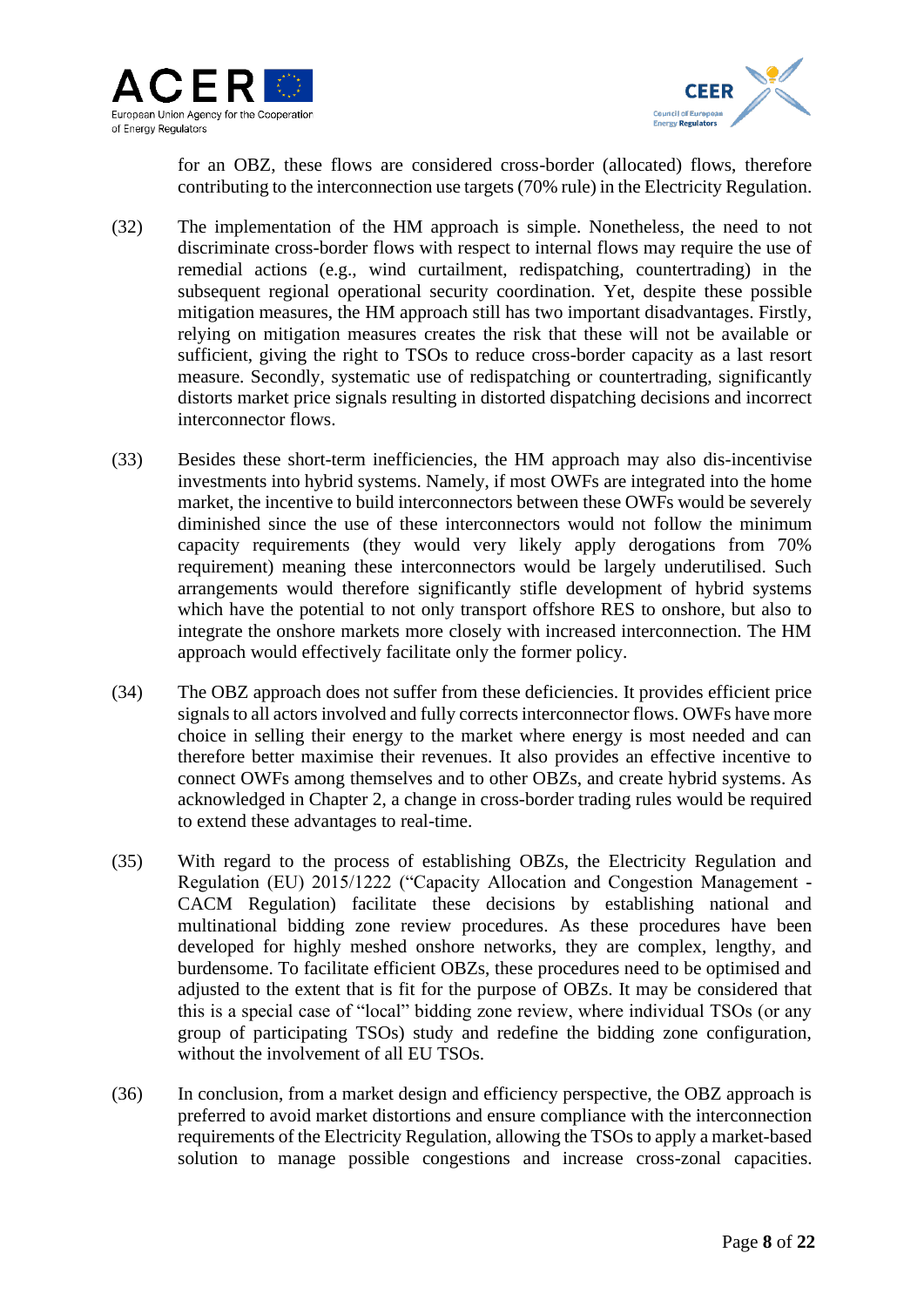



However, this needs to be balanced with the changes needed to ensure OBZs have equal access to trading close to real time, as in the HM approach.

### **6. CONGESTION INCOME DISTRIBUTION AND USE**

- (37) Under the current legal framework, the congestion income generated by congestion between bidding zones is first distributed to the TSOs that own the interconnectors between the concerned bidding zones and subsequently allocated for the purpose of maintaining or increasing the cross-zonal capacities or offsetting the network tariffs. This congestion income should be used in the interest of network users and not accrue to the TSOs as additional profit.
- (38) ACER and CEER supports the European Commission's intention to provide a stable and supportive investment framework for investors into OWFs. This could be facilitated by allocating congestion income to such OWFs. However, such a solution may have several undesired consequences and might not be the most optimal measure to achieve the desired goal. ACER and CEER outline below some of the possible drawbacks.
- (39) The Commission Staff Working Document presents the problem that generators in some bidding zones would face loss of generation revenue due to low zonal prices caused by congestions, a problem that is not unique to OBZs. Such problems may equally occur in all onshore bidding zones with excess generation. Opening the door for allocating the congestion income to offshore generators may raise similar expectations and requests from onshore generators facing similar situations on the grounds of non-discrimination.
- (40) ACER and CEER note that in case of congestion, OWFs would not necessarily receive significantly lower prices than in the onshore bidding zones (e.g. due to zero marginal costs). In case of OWFs also combining consumption or storage units, the price of OBZs could be similar to onshore bidding zones. On the other hand, if OWFs systematically receive the congestion income, their total income would become less dependent on the established market price. This could put a distortive incentive on bidding, since it could incentivise OWFs to bid excessively low or even at negative prices to stay in-the-money, while being shielded from such a strategy due to additional congestion income. They would thus be more competitive than any onshore renewable generation, which could lead to distortive price signals and discrimination.
- (41) The allocation of congestion income to OWFs would contradict the important congestion management principle (defined in recital (30) of the Electricity Regulation) that generators should be exposed to locational price signals, i.e., lower revenues, when they are located in areas where electricity is less needed. Therefore, ACER and CEER propose that the same rules for congestion income distribution are applied for onshore and OBZs, where congestion income is allocated to TSOs owning the interconnectors between the bidding zones concerned.
- (42) ACER and CEER consider it important to keep the funds for the network and funds for the renewable subsidies strictly separated. The first is defined by the regulatory authorities and the latter by the MS or their designated authorities. As network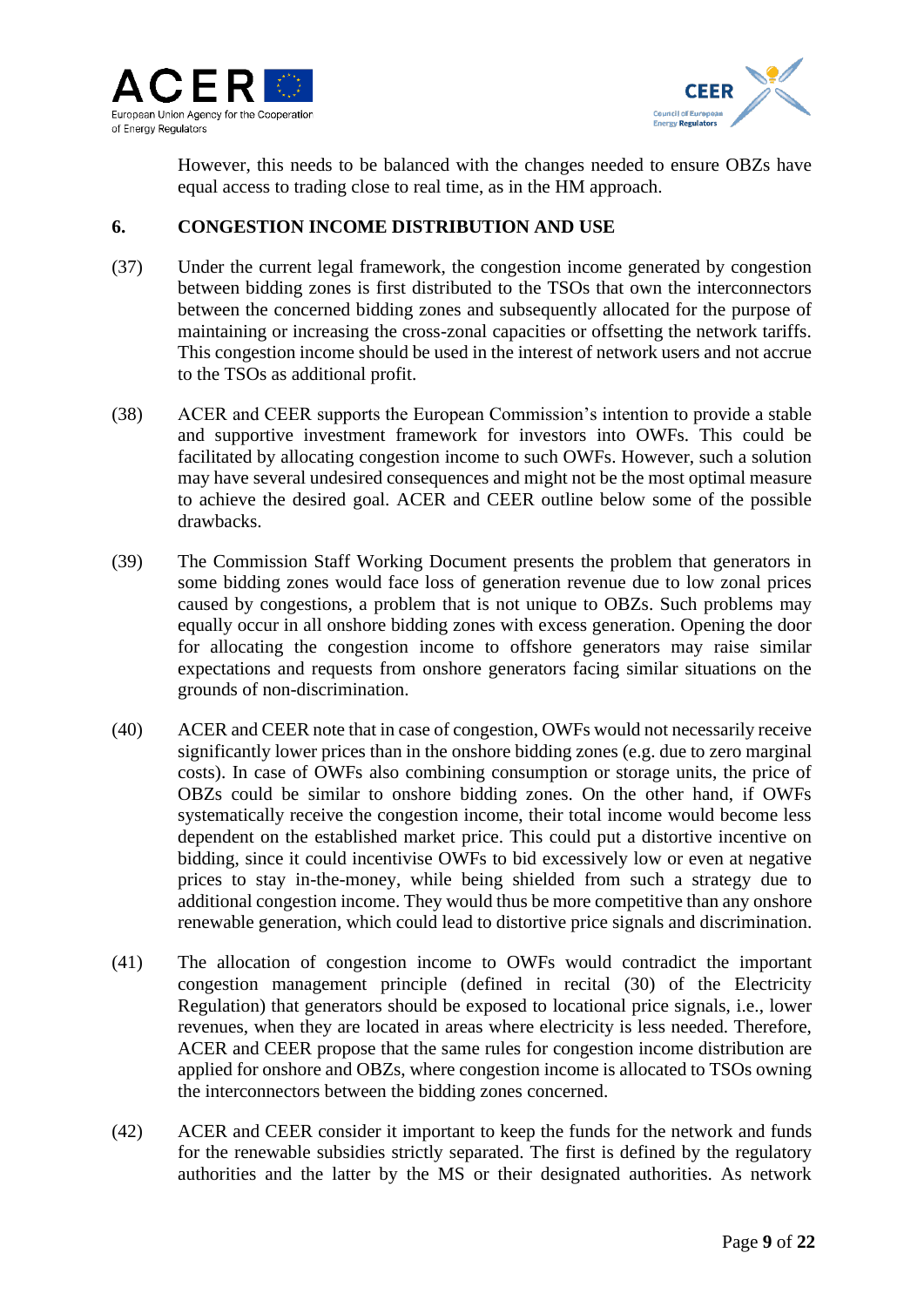



financing from congestion income and network financing from network charges are largely equivalent, the strict separation required by Article 18(1) of the Electricity Regulation (network charges shall not include unrelated costs supporting unrelated policy objectives) would be applicable by analogy.

- (43) Congestion income and network investments are tightly correlated in the sense that congestion income is generated only when cross-zonal capacity is scarce. This indicates the need for more capacity, which can be achieved by either new investment or the maximisation of capacity through the use of remedial action. The amount of congestion income directly corresponds to the urgency and added value of additional capacity. Congestion income is therefore a signal of the need for additional capacity. Diverting the offshore congestion income to generators would disturb this relationship as the revenues, which are aimed to increase capacities, are diverted to some other channels.
- (44) ACER and CEER understand that the potential use of congestion income for supporting investments in OWFs would be similar to subsidies for RES, namely, to support RES investments in case their revenues would be insufficient to attract investments. Nevertheless, allocating congestion income to OWFs might not be sufficient to attract such investments, in which case they would still need to be complemented with support subsidies. On the other hand, allocating congestion income to OWFs might be more than what is needed to attract investments. Renewable support schemes, when designed appropriately, do not suffer from this under- or oversupport as they complement the market generated revenue with just enough support to make the investment profitable.
- (45) ACER and CEER therefore have serious concerns about the proposal for allocating congestion income to OWFs, due to the potential consequences outlined above. The renewable support policies, such as renewable subsidies, should be investigated as an alternative as they have a higher potential to achieve the desired policy objectives in a more appropriate and less disruptive manner.

### **7. ADEQUACY**

- (46) The current legal framework defines how to forecast and ensure resource adequacy, and how to manage adequacy crises. In particular:
	- (a) European and national resource adequacy assessments forecast resource adequacy at bidding-zone level for the upcoming 1-10 years; and
	- (b) Risk-preparedness plans describe how to manage electricity crises, including simultaneous electricity crises (involving more than one MS).

#### $7.1.$ **Neighbouring MS should reflect possible OBZs in their adequacy assessments**

(47) While in the HM approach the adequacy assessment is straightforward, special attention needs to be paid in the OBZ model. Given that a significant share of European generation may be located in OBZs, resource adequacy assessments should model the impact of these bidding zones in detail. Given that national resource adequacy assessments have a regional scope, they should also include the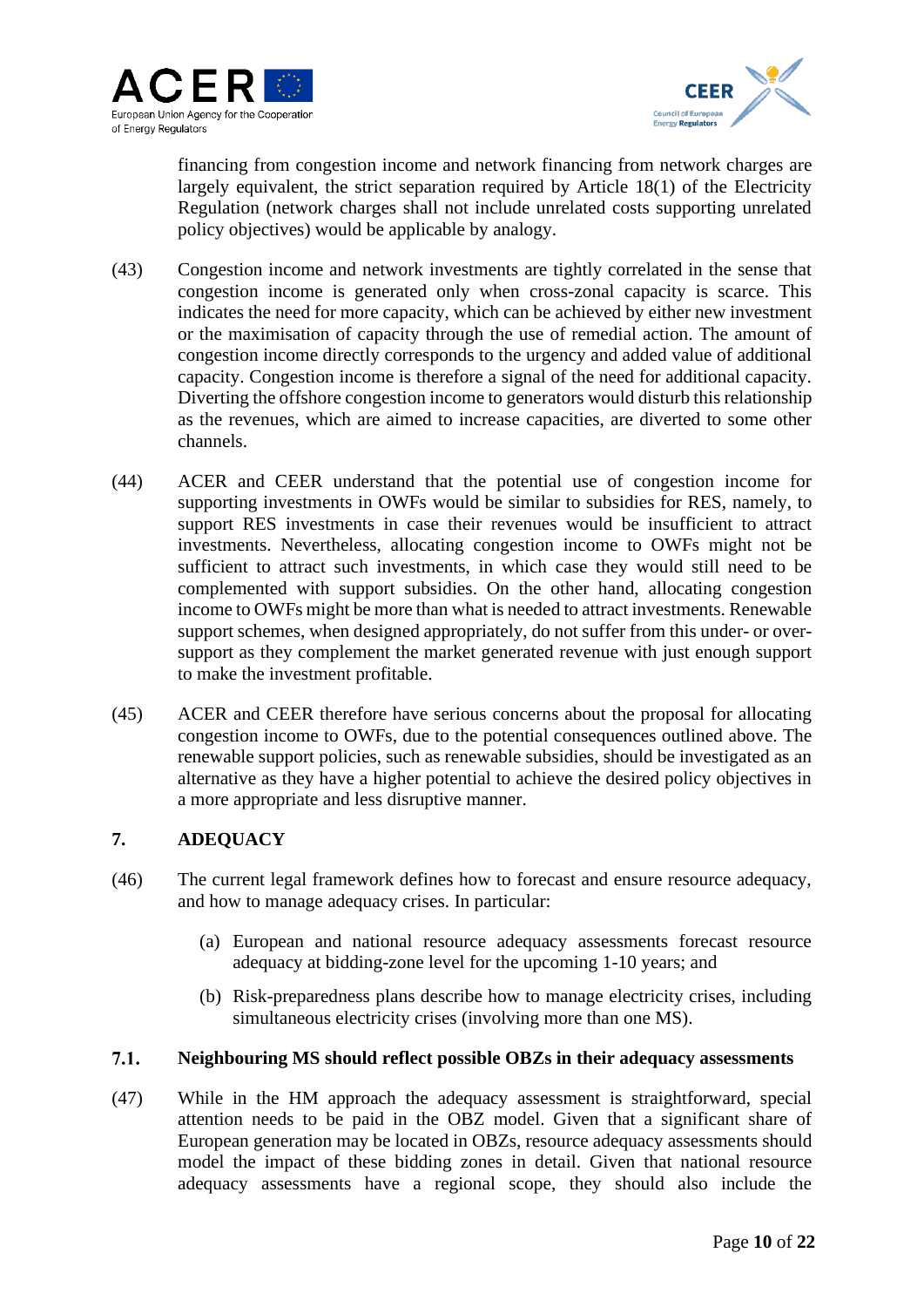



neighbouring OBZs. MSs connected to OBZs should ideally reflect, in detail, how the whole network of OBZs affects adequacy onshore. The modelling should reflect the market and operational rules applied within the OBZs (e.g., risk-preparedness plans and simultaneous crisis scenarios, see below), to ensure a realistic estimate of the contribution of these OBZs to adequacy in the various onshore bidding zones. Modelling can only be carried out jointly.

#### $7.2.$ **At first, reliability standards should only apply onshore**

(48) The reliability standards reflect a socioeconomic balance between the cost of additional capacity resources and energy not served. As there will initially be minimal electricity consumption in OBZs, the reliability standard and identification of resource adequacy concerns should initially focus on onshore bidding zones. If electricity consumption increasingly becomes located in OBZs, MS may jointly define an offshore reliability standard, reflecting the cost and value of electricity supply within the OBZ.

#### $7.3.$ **MS would have to define rules to operate OBZs during simultaneous electricity crises**

(49) To mitigate the potential impact of electricity crises, MS should define riskpreparedness plans. Such plans should include measures to manage simultaneous electricity crises, to enable trust and predictable behaviour between MS. As a significant share of generation may be in OBZs, these measures should define how exports from these bidding zones should be shared between MS when simultaneous adequacy crises occur. MS would have to coordinate such measures at the regional level to ensure a consistent approach among OBZs. Once agreed upon, a newly created neutral entity (e.g., market coupling operator when allocating cross-zonal capacity) could be empowered to apply them to ensure their full application during electricity crises.

#### **8. GRID CONNECTION OF OFFSHORE ENERGY SOURCES**

(50) The connection of OWFs is currently governed by the Network Code (NC) on  $HVDC<sup>5</sup>$ . However, to cover the full scope of hybrid systems, an extension of the current provisions and requirements laid down in the NC HVDC is likely necessary, which will require further analysis. This is particularly necessary for largescale deployment of hybrid systems in the future, which would require setting up a meshed off-shore DC grid (currently out of scope of the NC HVDC).

#### 8.1. **Regulatory challenges for hybrid systems**

(51) Potential barriers towards the connection of hybrid systems may arise from the current EU regulatory framework dealing with HVDC grid connections. Like other NCs in

<sup>5</sup> Commission Regulation (EU) 2016/1447 of 26 August 2016 establishing a network code on requirements for grid connection of high voltage direct current systems and direct current-connected power park modules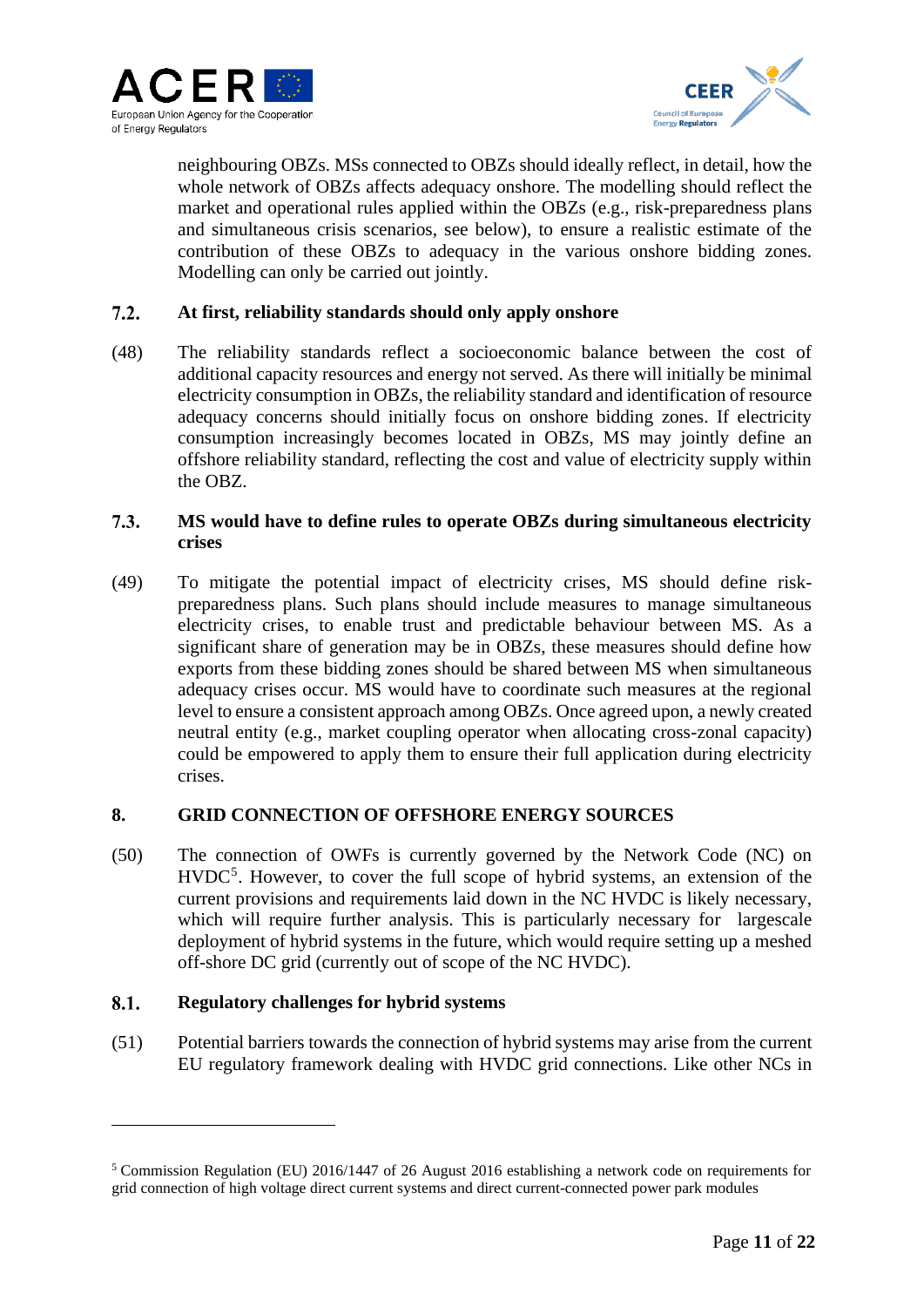



the field of grid connection, some of the requirements of the NC HVDC are not exhaustively defined<sup>6</sup> in these regulations and therefore require further decisions at the national level. In other words, each MS, pursuant to the proposal of the TSO(s) and the approval of the relevant designated entity<sup>7</sup>, may establish its own settings or thresholds with respect to a certain capability required in the NC. The lack of harmonization between the connection requirements to the power networks of two or more MS or synchronous areas, may hinder the deployment of hybrid systems at best and lead to interoperability issues at worst. This is because different connection requirements may lead to the deployment of OWFs, which later cannot be connected into hybrid networks because this would lead to interoperability problems (such as stability or voltage problems).

(52) Moreover, an increasing penetration of hybrid systems will likely lead to the development of a meshed offshore DC network. However, the lack of rules on the capabilities of the meshed offshore DC grid may delay the cost-effective development of hybrid systems.

#### $8.2.$ **The creation of AC-hubs: further challenges**

- (53) In addition, an even more advanced future frontier for the connection and operation of hybrid systems is represented by AC-hubs. AC-hubs are small/medium size offshore AC grids which connect offshore generation units (e.g., wind, floating photovoltaic (PV) assets etc.), offshore storage units and offshore loads (e.g., green hydrogen from electrolysis). Such AC-hubs can be connected to two or more onshore networks of different MSs or synchronous areas via HVDC systems, creating a crossborder power network in which the AC part resembles an AC-island. This implementation may be scaled up by interconnecting two or more AC-hubs via HVDC systems, connecting them to the networks of two or more MS or synchronous areas.
- (54) Currently, the deployment of meshed offshore networks made of AC-hubs is still constrained by the poor maturity of the relevant technology<sup>8</sup>. Moreover, the grid connection network codes (NC RfG, NC DC and NC HVDC) have been developed assuming the presence of a sufficient amount of inertia and are, as such, not applicable to island systems. Hence, a straightforward extension of this legal framework is likely not possible for offshore networks made of AC-hubs.

#### 8.3. **Suggestions**

(55) As mentioned above, the regulatory framework in the field of grid connection for HVDC assets is the NC HVDC, while AC-hubs fall under the scope of topics

<sup>6</sup> [https://eepublicdownloads.entsoe.eu/clean-](https://eepublicdownloads.entsoe.eu/clean-documents/Network%20codes%20documents/Implementation/CNC/161116_IGD_General_guidance_on_parameters.pdf)

[documents/Network%20codes%20documents/Implementation/CNC/161116\\_IGD\\_General\\_guidance\\_on\\_parameters.pdf](https://eepublicdownloads.entsoe.eu/clean-documents/Network%20codes%20documents/Implementation/CNC/161116_IGD_General_guidance_on_parameters.pdf)

 $<sup>7</sup>$  The designated entity shall be the regulatory authority unless otherwise provided by the MS in accordance with the Article</sup> 5 of the NC HVDC.

<sup>&</sup>lt;sup>8</sup> There is a current lack in the practical experience. Similar solutions are microgrids, which are also limited. AC-hubs would face similar challenges of large AC power networks characterised by a significantly large (or full) penetration of converterinterfaced generation.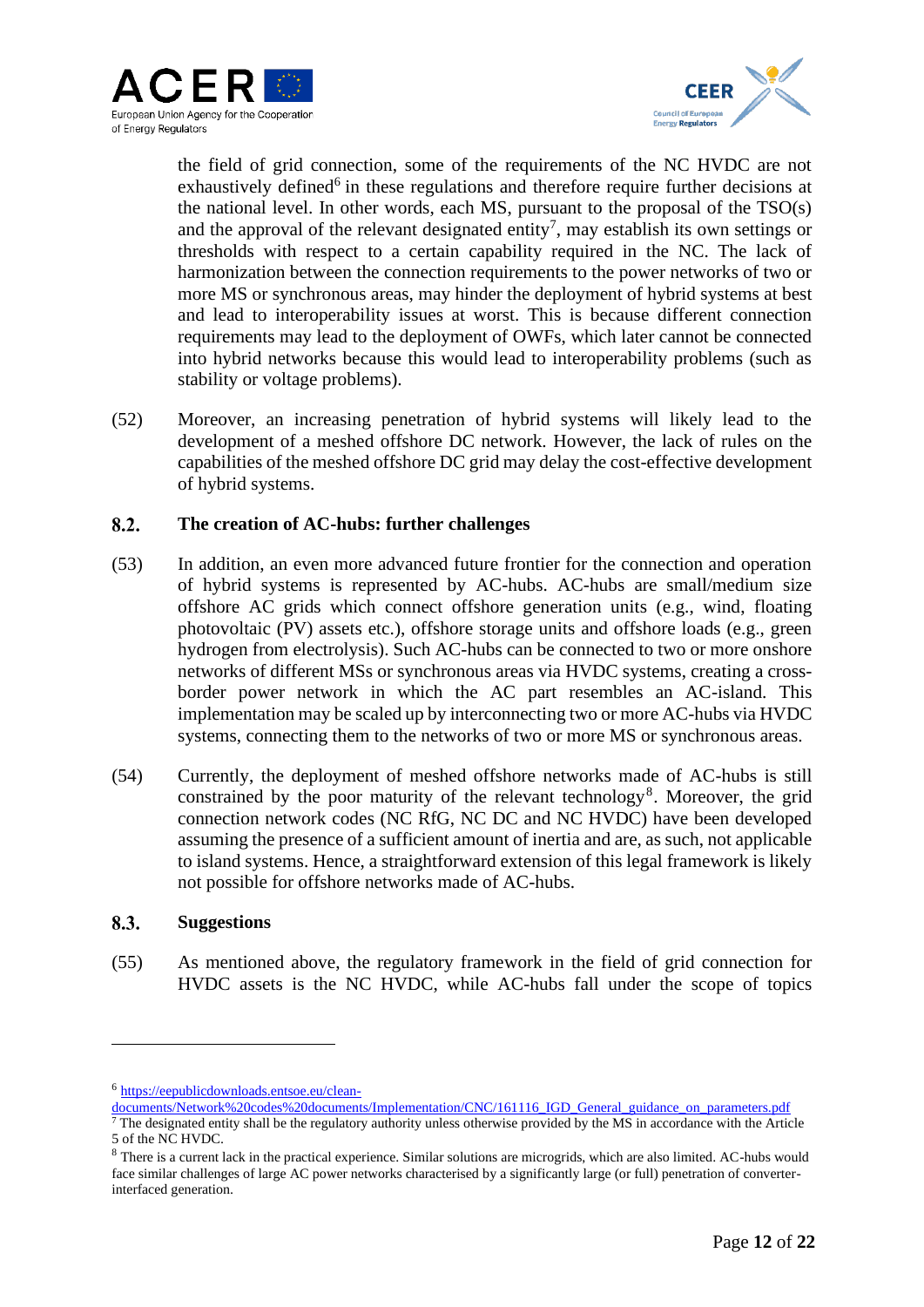



addressed by the NC RfG and NC DC. To tackle the limitations identified in the previous sections, and thus to promote the secure and cost-effective connection of hybrid systems (including AC-hubs), ACER suggests the following:

- (a) To conduct a case study on existing hybrid offshore systems (i.e., Kriegers Flak Combined Grid Solution<sup>9</sup>) to identify whether the project encountered regulatory bottleneck/barriers in the field of grid connection and/or interoperability<sup>10</sup>.
- (b) To coherently increase, based on the case study, the level of harmonisation between the requirements and parameters in the NC HVDC, which are defined at national level (i.e., the so-called non-exhaustive requirements). Beside other aspects, a more harmonised EU-wide framework would largely facilitate the intrinsic feature of interoperability of hybrid systems<sup>11</sup>, potentially ensuring the multi-vendor operability $12$ .
- (c) To assess the need for setting additional technical requirements in the NC HVDC aimed at ensuring the security of the meshed offshore DC grid, connecting several hybrid systems to the AC networks of two or more MS or synchronous areas. These requirements should be designed in a way that promotes a cost-effective future development of offshore meshed grids. It is worth noting that the establishment of specific requirements on the offshore DC component of the hybrid system, could potentially avoid the need for a higher degree of harmonisation on the onshore AC component<sup>13</sup>.
- (d) To provide, in accordance with the preamble <sup>14</sup> of the NC HVDC, DCconnected power park modules which are already, or will be, connected to one network via a radial configuration. With the possibility to apply, via an expedited process, for derogations from requirements that will only be needed where these modules become connected to a meshed offshore grid and which consider circumstances on a case-by-case basis.
- (e) To amend, in the long run, the NC RfG, NC DC and NC HVDC to set specific requirements on the connection of relevant system users to offshore AC-hubs. However, in the face of the low maturity of the relevant technology, ACER suggests that the technical needs and relevant regulatory frameworks for the development of offshore AC-hubs, should be properly monitored first.
- (56) Accomplishing the aforementioned recommendations could involve a profound revision of the current NC HVDC (and the NC RfG and DCC in the long term). Due

<sup>9</sup> Relavant information avalable at[: https://eepublicdownloads.entsoe.eu/clean-documents/tyndp](https://eepublicdownloads.entsoe.eu/clean-documents/tyndp-documents/TYNDP%202016/projects/P0036.pdf)[documents/TYNDP%202016/projects/P0036.pdf](https://eepublicdownloads.entsoe.eu/clean-documents/tyndp-documents/TYNDP%202016/projects/P0036.pdf)

 $\frac{10}{10}$  Thus beyond the consideration of the 70%-criterion pursuant to CACM.

<sup>&</sup>lt;sup>11</sup> Which connect the networks of two or more MS or synchronous areas.

<sup>&</sup>lt;sup>12</sup>Additional information available at[: https://www.entsoe.eu/events/2021/06/21/webinar-on-how-to-manage-the](https://www.entsoe.eu/events/2021/06/21/webinar-on-how-to-manage-the-interoperability-challenge-in-multi-vendor-hvdc-systems/)[interoperability-challenge-in-multi-vendor-hvdc-systems/](https://www.entsoe.eu/events/2021/06/21/webinar-on-how-to-manage-the-interoperability-challenge-in-multi-vendor-hvdc-systems/)

<sup>&</sup>lt;sup>13</sup> This conclusion was suggested in a dedicated study requested by the European Commission - availabl[e here.](https://op.europa.eu/en/publication-detail/-/publication/52f264ac-255f-11eb-9d7e-01aa75ed71a1/language-en)

<sup>&</sup>lt;sup>14</sup> Whereas (16) of the NC HVDC.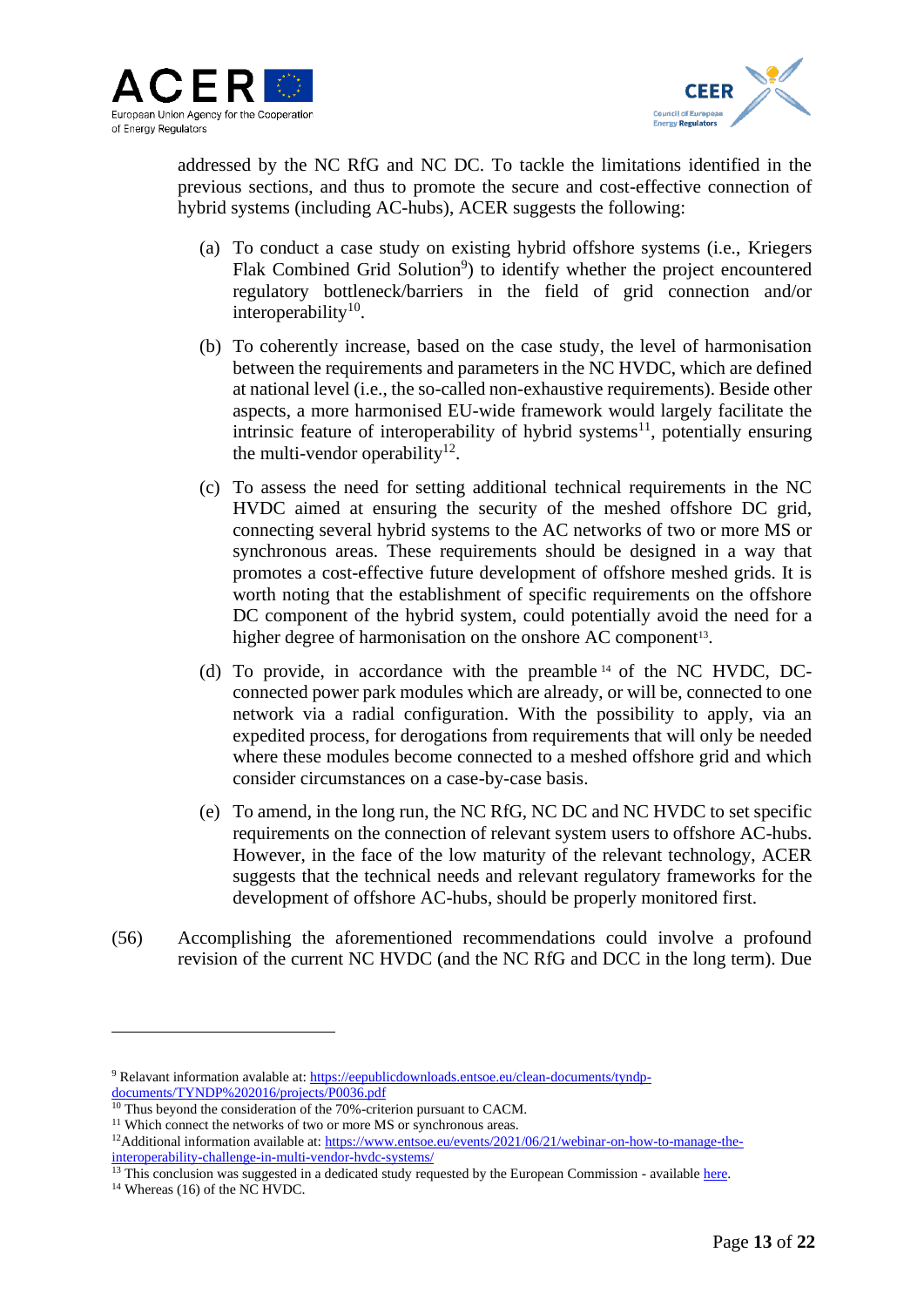



to the cross-border nature of hybrid systems, the amendment process towards a new version of the NC HVDC will require a high degree of coordination between TSOs, NRAs, ACER, ENTSO-E, the European Commission and all the relevant stakeholders represented in the Grid Connection – European Stakeholders Committee<sup>15</sup> (GC ESC). In particular, ad hoc Expert Groups<sup>16</sup> within the GC ESC should be created and tasked to propose amendments. In turn, these will be formally assessed by ACER and the European Commission and adopted through comitology, if required. While amending the NC HVDC, ACER recommends setting or referring to common EU-level technical standards, especially for certain technical aspects on the DC-side of the grid introduced by hybrid systems.

#### **9. SYSTEM OPERATION**

- (57) In future, the feasibility of integrating a growing number of hybrid systems will need to be evaluated in the context of System Operation (SO) NCs. In this field, the relevant EU regulations are the Commission Regulation (EU) 2017/2196<sup>17</sup> – Emergency and Restoration (NC ER) and the Commission Regulation (EU)  $2017/1485^{18} -$  System Operation Guideline (SOGL). The first deals with the processes that the TSOs must follow when they face an incident on their grid. The second specifies the rules for the correct operation of the interconnected European system. Due to the ever-increasing interconnection of the European power system and market integration, the Electricity Regulation Coordination necessitates the mandatory participation of TSOs in regional security coordinators.
- (58) The complexity associated with the operation of hybrid systems is expected to grow in accordance with their level of deployment and interconnections (i.e. individual OWFs gradually merging into meshed hybrid network).
- (59) In the short term, whilst the deployment of hybrid systems would possibly remain limited to individual and uncoordinated projects<sup>19</sup>, it could be sufficient to improve the level of coordination between the TSOs and NRAs relevant to the MS involved in such projects. Fostering regional coordination is already envisaged at EU level through the formation of the Regional Coordination Centres  $(RCCs)<sup>20</sup>$ , which will enter operation in 2022. In the long term, the deployment of hybrid systems will likely require the establishment of a fully meshed, offshore DC grid (or even more advanced offshore interconnected AC-hubs). The operation of such meshed offshore grids, both in normal conditions and, especially, in emergency situations, is expected to become significantly complex requiring management by a more holistic approach.
- (60) Hence, the TSOs whose AC-systems are connected to the meshed offshore DC grid, may agree to operate the meshed offshore DC network with the support of RCCs.

<sup>15</sup> [https://www.entsoe.eu/network\\_codes/esc/#gesc](https://www.entsoe.eu/network_codes/esc/#gesc)

<sup>16</sup> [https://www.entsoe.eu/network\\_codes/cnc/expert-groups/](https://www.entsoe.eu/network_codes/cnc/expert-groups/)

<sup>17</sup> [https://www.entsoe.eu/network\\_codes/er/](https://www.entsoe.eu/network_codes/er/)

<sup>18</sup> [https://www.entsoe.eu/network\\_codes/sys-ops/](https://www.entsoe.eu/network_codes/sys-ops/)

 $19$  e.g. connecting the AC-networks of two power systems.

<sup>&</sup>lt;sup>20</sup> In accordance with the definition in Article 35 of the Electricity Regulation (EU) 2019/943.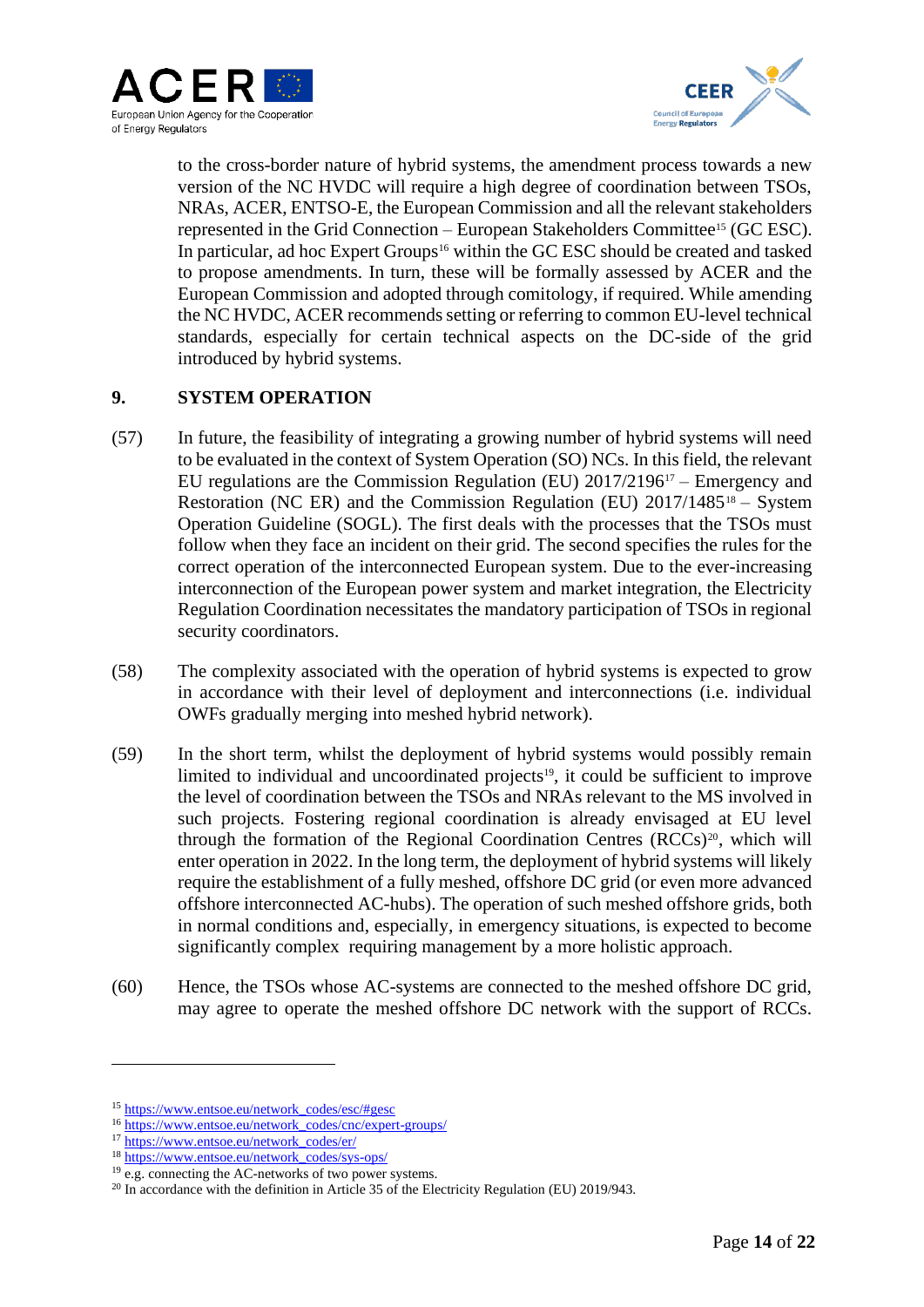



However, this might prove inefficient in a highly meshed offshore DC grid because of the growing complexity of tasks involving the large number of non-conventional assets involved (including AC-hubs), different directions of power flows and responsibilities concerning the security of the DC network itself following faults. To safely operate meshed offshore DC grids and coordinate the prescribed system operation tasks across different System Operation Regions, relevant TSOs and NRAs may decide to strengthen the structural cross-border coordination by establishing an offshore Independent System Operator (ISO).

- (61) ACER and CEER acknowledge that a strong structural cross-border coordination of TSOs, potentially resulting in the establishment of an ISO, to manage the short-term operation of the meshed offshore grids and, at the same time, design long-term plans for their further development and expansion, could help manage the technical challenges of the DC offshore infrastructure and the uncertainty and variability of renewable generation connected to them. Additional supporting information concerning the benefits stemming from the introduction of offshore RCCs and ISOs are included in the Commission Staff Working Document, issued by the European Commission in November 2020<sup>21</sup>.
- (62) Therefore, ACER and CEER recommend the creation of an ad-hoc group to foster the coordination of TSOs and NRAs with respect to challenges that accompany the operation of hybrid systems, under simple and more complex implementation, and with respect to the current SO NCs. If necessary, amendments to the SO NCs should also be discussed and proposed in close coordination with the SO ESC. ACER and CEER are committed to working with all the relevant stakeholders, especially with the European Commission and the NRAs in respect of the governance arrangements and regulatory functions of potential ISOs managing offshore grids.

#### **10. NETWORK PLANNING AND DEVELOPMENT**

- (63) Offshore grid development has historically been limited to radial connections. As hybrid connections are more complex and additional elements need to be considered, ACER and CEER agree on the need to revise the principles of network development to accommodate these changes. ACER and CEER strongly emphasise the need for a proactive and top-down approach in the planning and development of offshore networks. The experience from GB (See Annex I) shows that the lack of such topdown planning would likely create barriers for efficient development of the offshore hybrid networks.
- (64) As the growing offshore wind capacity, together with the interconnection capacity of hybrid systems will have an important impact on infrastructure development, ACER and CEER deem that when developing offshore hybrid networks, appropriate synergies with the existing network development processes should be pursued, in

<sup>&</sup>lt;sup>21</sup> The Commission Staff Working Document accompanying the document: Communication from the Commission to the European Parliament, the Council, the European Economic and Social Committee and the Committee of the Regions - An EU strategy to harness the potential of offshore renewable energy for a climate neutral future" is available [here.](https://eur-lex.europa.eu/legal-content/EN/TXT/?uri=SWD%3A2020%3A273%3AFIN&qid=1605792817427)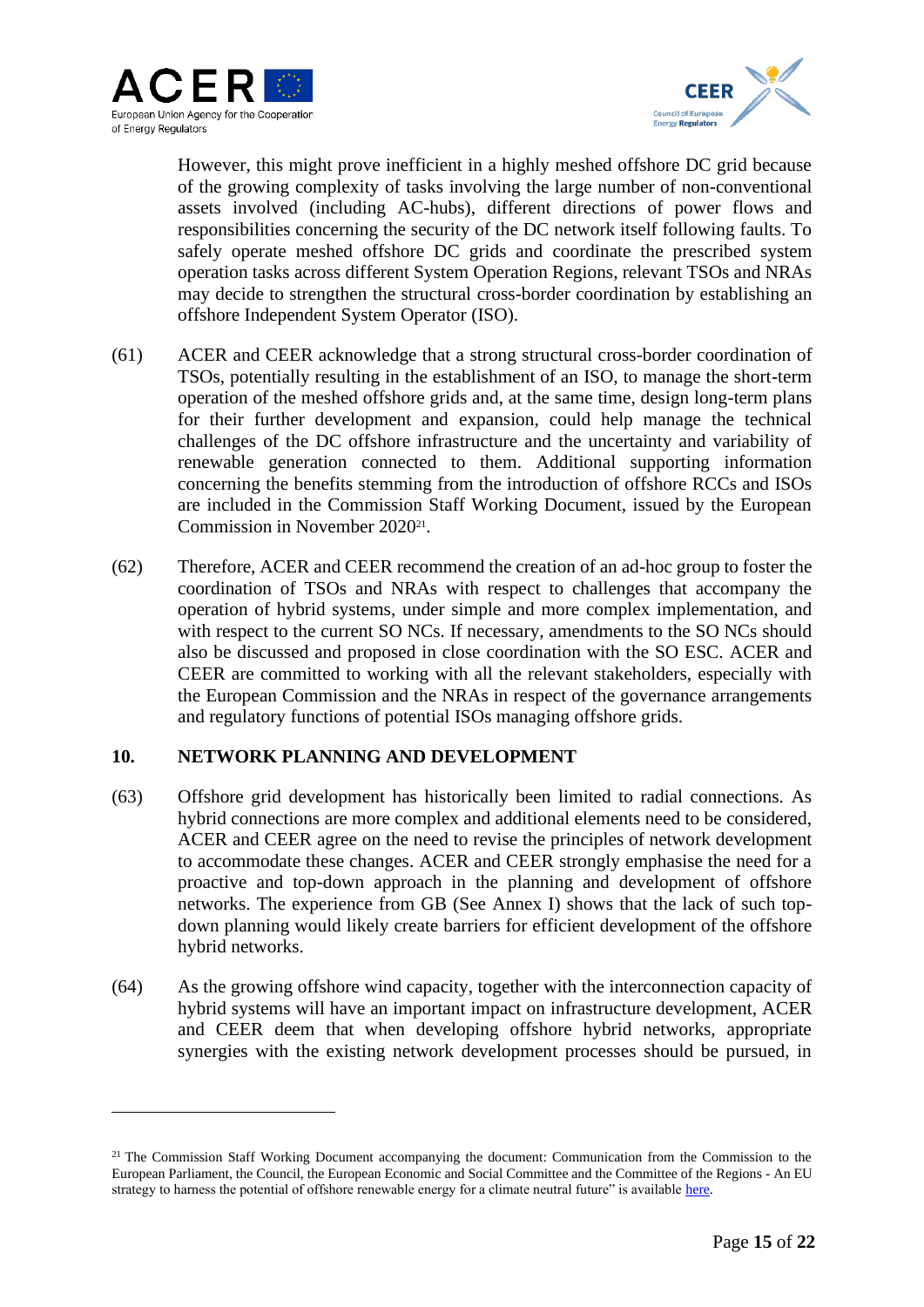



particular by fully incorporating offshore network development planning in the preparation of the EU-wide TYNDP. Separating the onshore and offshore network development processes could result in:

- (a) The introduction of a new process requiring more resources and causing difficulties in maintaining the much-needed connection with onshore network development;
- (b) The network development scenarios risk being different, leading to a mismatch on important assumptions for the development of the onshore and offshore grids;
- (c) The different CBA methodology for offshore grids, risks causing different assessments of similar assets, favouring one over others, undermining the credibility of planning.
- (65) The recent agreement on the revision of the TEN-E Regulation provides for ENTSO-E, with the involvement of the relevant TSOs, NRAs, MSs, EC to develop and publish, as a separate report part of the EU-wide TYNDP, high-level strategic integrated offshore network development plans for each sea basin, considering environmental protection and other uses of the sea. The high-level offshore plans will be consistent with regional investment plans published pursuant to Article 34(1) of Regulation (EU) 2019/943 and integrated within the TYNDP, in order to ensure coherent development of onshore and offshore grid planning and the necessary reinforcements.
- (66) ACER and CEER deem that a strong integration of high-level strategic offshore network development plans in the existing TYNDP processes would foster a better (offshore and onshore) network development.
- (67) ACER is ready to provide inputs to such integration by means of its opinions on the upcoming TYNDPs and high-level strategic integrated offshore network development plans.
- (68) For all infrastructure development aspects, especially those pertaining to technical assessments (such as consistency with onshore infrastructure development), ACER and CEER propose implementing a strong regulatory oversight. In the absence of the latter, there is a high risk of inefficient infrastructure development decisions, resulting in higher costs for consumers and possibly even stranded assets.

#### **11. COST SHARING AND NETWORK FINANCING**

- (69) ACER and CEER emphasise that, as a general principle, all networks are financed by network tariffs, which can be complemented by congestion income, avoiding double remuneration.
- (70) According to the Electricity Directive, NRAs have the duty of fixing or approving network tariffs or their methodologies, as well as the methodologies used to calculate or establish the terms and conditions for connection and access to national networks, allowing the necessary network investments.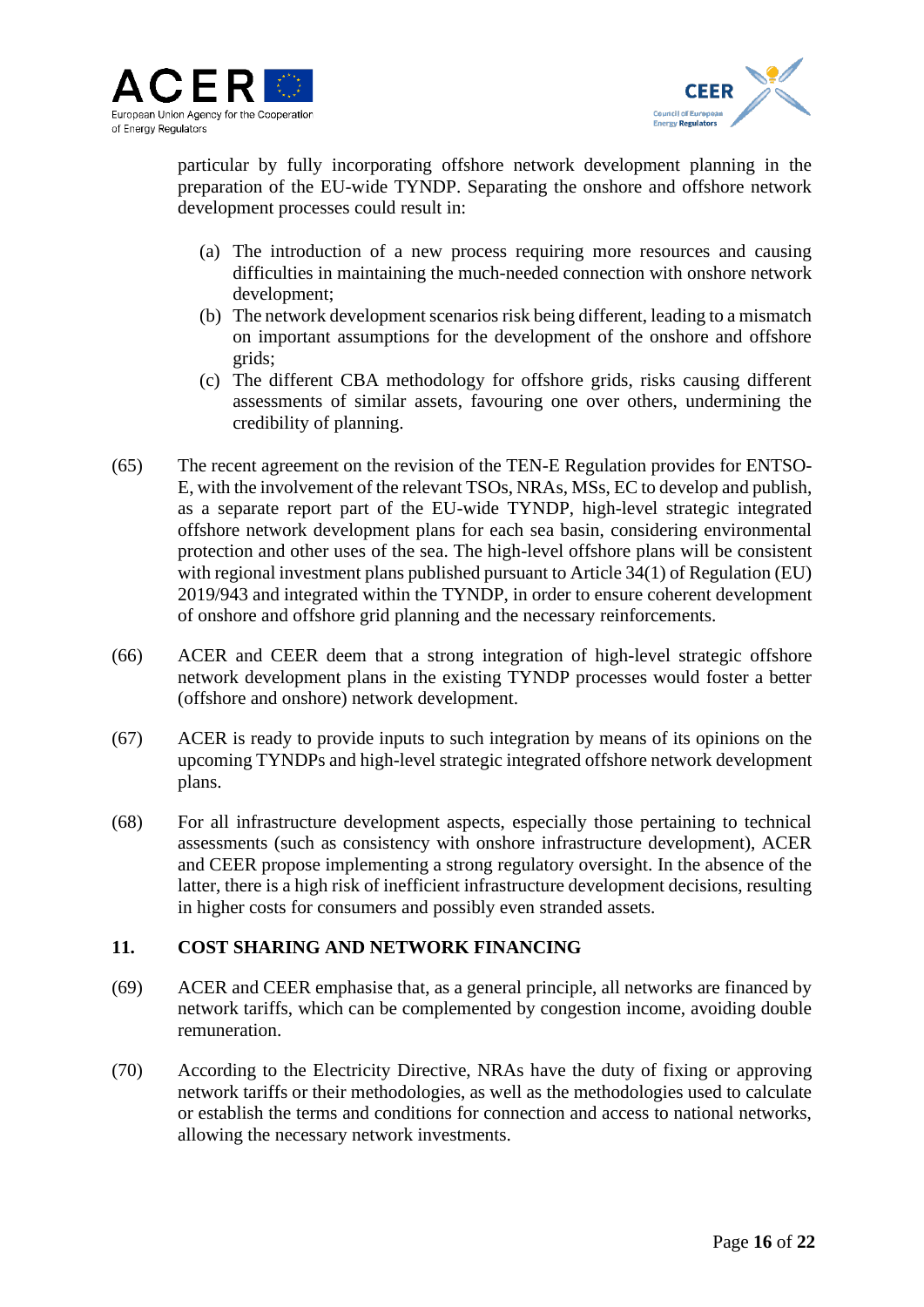



- (71) When carrying out such activities, NRAs aim to define tariffs that recover efficiently incurred costs. To also safeguard the application of this objective for the offshore network development, NRAs' powers and duties for an efficient network development, should also be maintained for hybrid systems.
- (72) Once an offshore transmission project is deemed efficient by the relevant NRAs, its costs should be properly allocated to the involved countries and parties. The methodologies for how to allocate these costs are yet to be developed. Cost allocation is addressed in the case of projects of common interest (PCIs), by the TEN-E Regulation.
- (73) According to ACER's Fourth Monitoring Report on CBCA, from 2013 to mid-2020, 17 CBCA decisions for electricity PCIs were adopted by the relevant NRAs (or, in one instance, by ACER), corresponding to a total investment of over  $\epsilon$ 8 billion. The NRA decision-making was supported by two ACER recommendations (07/2013 and 05/2015) on this subject.
- (74) The recent agreement on the revision of the TEN-E Regulation provides guidance on a cost-sharing methodology for the deployment of the sea-basin integrated offshore network development. Such guidance should be developed and updated by the Commission, together with the MS and relevant TSOs, ACER and NRAs.
- (75) To respect the roles and responsibilities set by the Clean Energy Package and to account for current practices, any cost-sharing guidance for offshore networks should be fully aligned with (i) ACER and NRA practices in cost allocation, (ii) ACER Recommendation 05/2015 on Good Practices for the Treatment of the Investment Requests for Electricity PCIs and (iii) the upcoming ACER recommendation pursuant to Article 16 of the revised TEN-E.
- (76) Finally, in addition to the existing recommendations on charges for generators outlined in ACER Opinion  $09/2014^{22}$ , ACER and CEER support the objective of further transparency and coordination of national policies on tariffs and charges for the OWFs, as well as further investigation of best practices and the potential need for further harmonisation.

### **12. GOVERNANCE**

<sup>&</sup>lt;sup>22</sup> As required by Regulation (EU) No  $838/2010$ , the Agency published an Opinion in April 2014 on the appropriate range of G-charges for the period after 1 January 2015. The Opinion concluded that the increasing interconnection and integration of the European electricity market implies an increasing risk that different levels of G-charges could distort competition and investment decisions in the internal market. Consequently, the Agency recommended that energy-based G-charges should not be used to recover infrastructure costs and thus, except for the recovery of losses or ancillary services costs, they should be set at  $0 \in \mathbb{MWh}$ . The Agency also concluded that different levels of power-based or lump-sum G-charges can be used and that it is not necessary to propose restrictions on such charges as long as they reflect the costs of providing transmission infrastructure services to generators, are properly justified and set in an appropriate and harmonised way.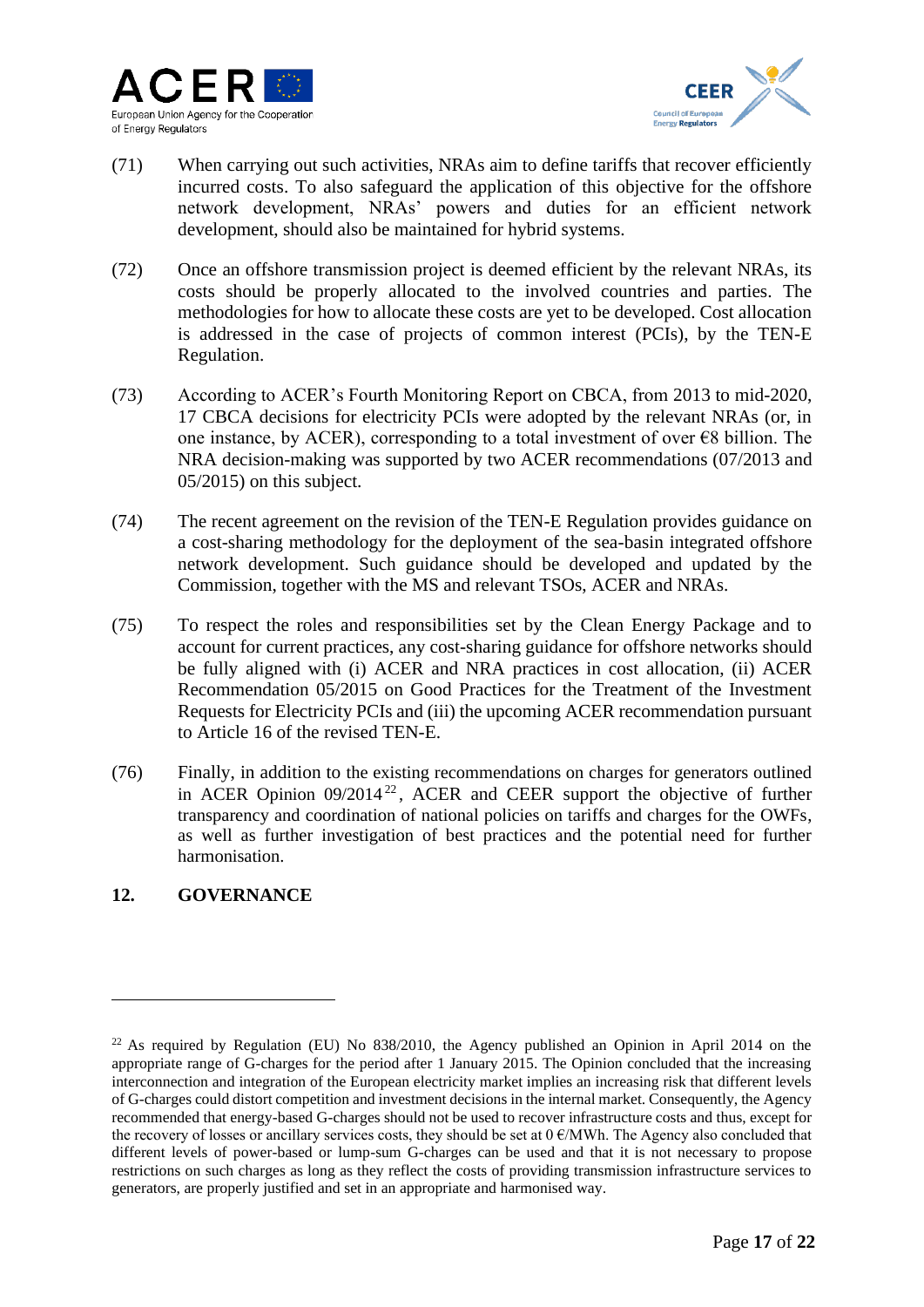



- (77) ACER and CEER share the European Commission's view on the future governance of OBZs. Establishment of new OBZs is possible under existing legislation. However, the process of establishing and amending the bidding zones would need to be simplified to enable quicker adaptations to the changing nature of offshore grids. If there are no disputes about the establishment of such new offshore bidding zones, the process of establishing them should be simple and fast. A lengthy and complex multilateral bidding zone review process is only necessary when the concerned TSOs and MS are not able to agree on them. In case of such disputes a bidding zone review is accompanied with dispute resolution and becomes legally binding in the end.
- (78) The governance of OBZs located in the exclusive economic zone or territorial waters of only one MS (or OWFs integrated with the HM approach) does not raise any new challenges since the jurisdiction is clear. Namely, the concerned MS is competent to designate a TSO and regulatory authority for such a bidding zone.
- (79) The proposal for tackling the question of governing multinational bidding zones located in the exclusive economic zone or territorial waters of more than one MS is firstly with joint governance established on a voluntary basis, i.e. outside EU legal requirements. Such was the case in the common Germany-Austria-Luxemburg bidding zone and in the current Single Electricity Market (SEM) in Ireland. Only later, if needed, would EU legislation be used to establish a legal basis for formal transnational governance.
- (80) The cases of Germany-Austria-Luxemburg and the SEM in Ireland provide useful experience. The multinational OBZs located in the exclusive economic zone or territorial waters of more than one MS can only be efficiently developed and operated by one system operator. The legal jurisdiction for them is not clear in the sense that there is no single default regulatory authority competent for such a bidding zone. Nevertheless, the SEM model with establishment of a joint decision-making body and integrated system operation by TSOs, could be sufficient for such cases in the short term.
- (81) Nevertheless, the question arises whether such voluntary cooperation would be efficient to facilitate the fast deployment of offshore hybrid systems. If voluntary cooperation does not keep pace with the gradual deployment of hybrid systems, an EU legal framework mandating and standardising such cooperation would help to provide stability and certainty for deployment of such systems.
- (82) The need for more top-down governance increases when the offshore grids gradually become meshed, as this raises new challenges for network development, financing (cost sharing) and system operation. Common bodies such as ISO or RSC performing these tasks and regulated by regional or EU regulatory bodies are needed to address these challenges.

### **13. CONCLUSION**

(83) The European Commission's Strategy to harness the potential of offshore renewable energy for a climate neutral future provides a comprehensive and useful overview of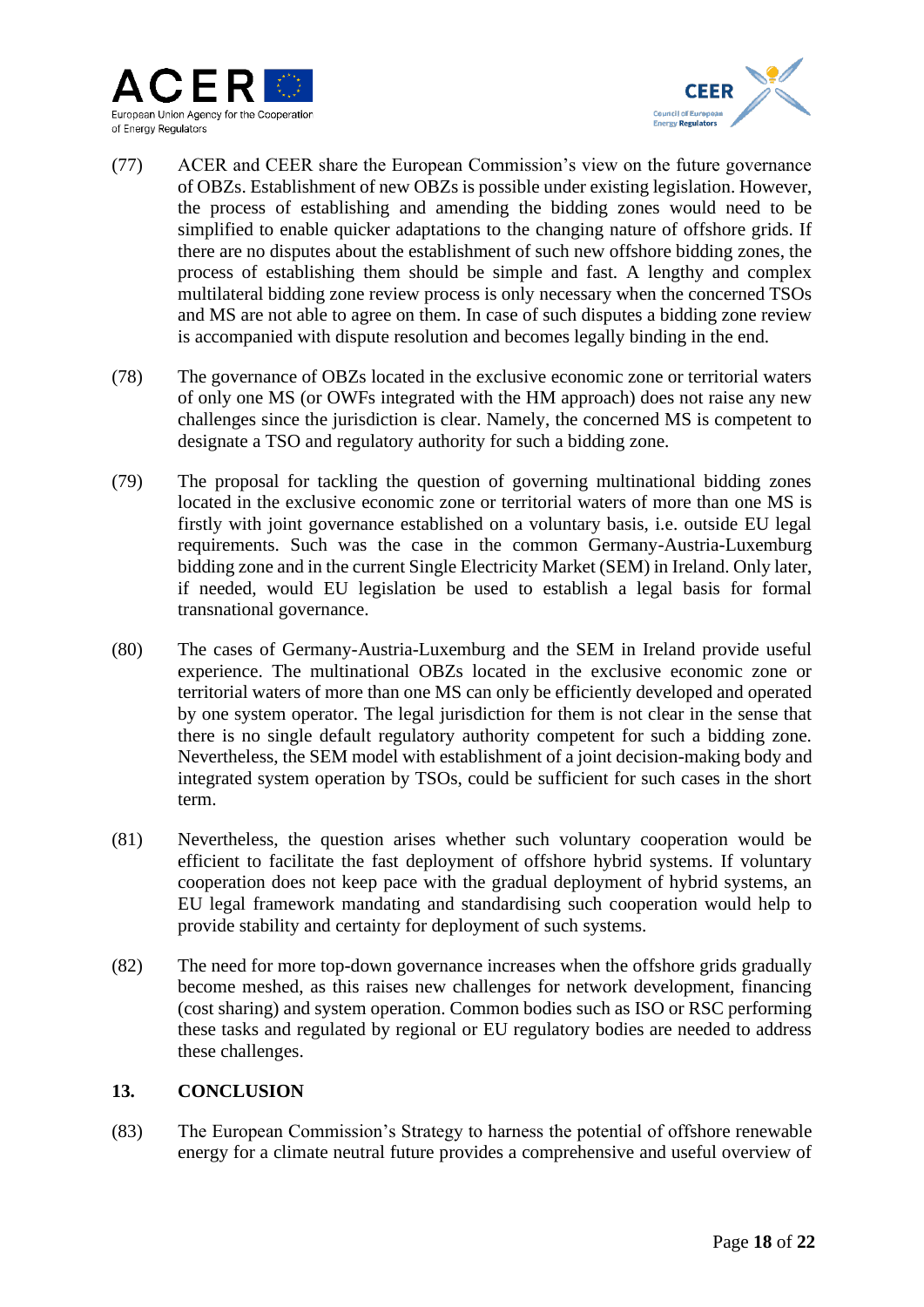



the potential evolution of offshore renewable energy, as well as the challenges associated with supporting their deployment.

- (84) ACER and CEER's analysis shows that the strategy correctly identifies the main challenges and dilemmas, and broadly confirms the possible solutions to address these challenges. Nevertheless, in a few specific cases, ACER and CEER advise care, and that further analysis is conducted before any legislative proposals are developed. At this stage, not all the challenges are known and understood. The appropriate solutions could be developed and implemented gradually by addressing the foreseeable challenges.
- (85) As a preliminary conclusion, ACER and CEER broadly support the European Commission's proposals on how to integrate offshore renewable energy into the internal energy market, especially concerning hybrid systems (namely with OBZs). It also notes that current market rules governing real-time trading, favour the home market approach more than OBZs. This aspect therefore needs to be addressed, not only for OBZs, but also in general to stop discrimination between internal and crosszonal trade. ACER and CEER therefore acknowledge that there are a wide range of challenges in need of consideration for the implementation of the OBZ model. Hence, ACER and CEER recommend further analysis of the creation of OBZs as an option for integrating hybrid systems and potential mitigation measures to address possible concerns.
- (86) ACER and CEER have serious concerns about the proposal to allocate congestion income to offshore RES, due to various concerns about the disruptive effects such a solution would bring. ACER and CEER agree that the underlying objectives can be adequately achieved with renewable support mechanisms targeted to the specific needs of offshore RES.
- (87) ACER and CEER also do not see the need for specific solutions regarding the network development and financing for offshore RES. The existing framework of TYNDP, CBA methodology and cost allocation principles provide a good starting framework for addressing the challenges arising from offshore systems. Yet, ACER and CEER fully support integrated network development and planning for offshore networks as well as harmonisation of connection and operation rules to facilitate the deployment of hybrid systems.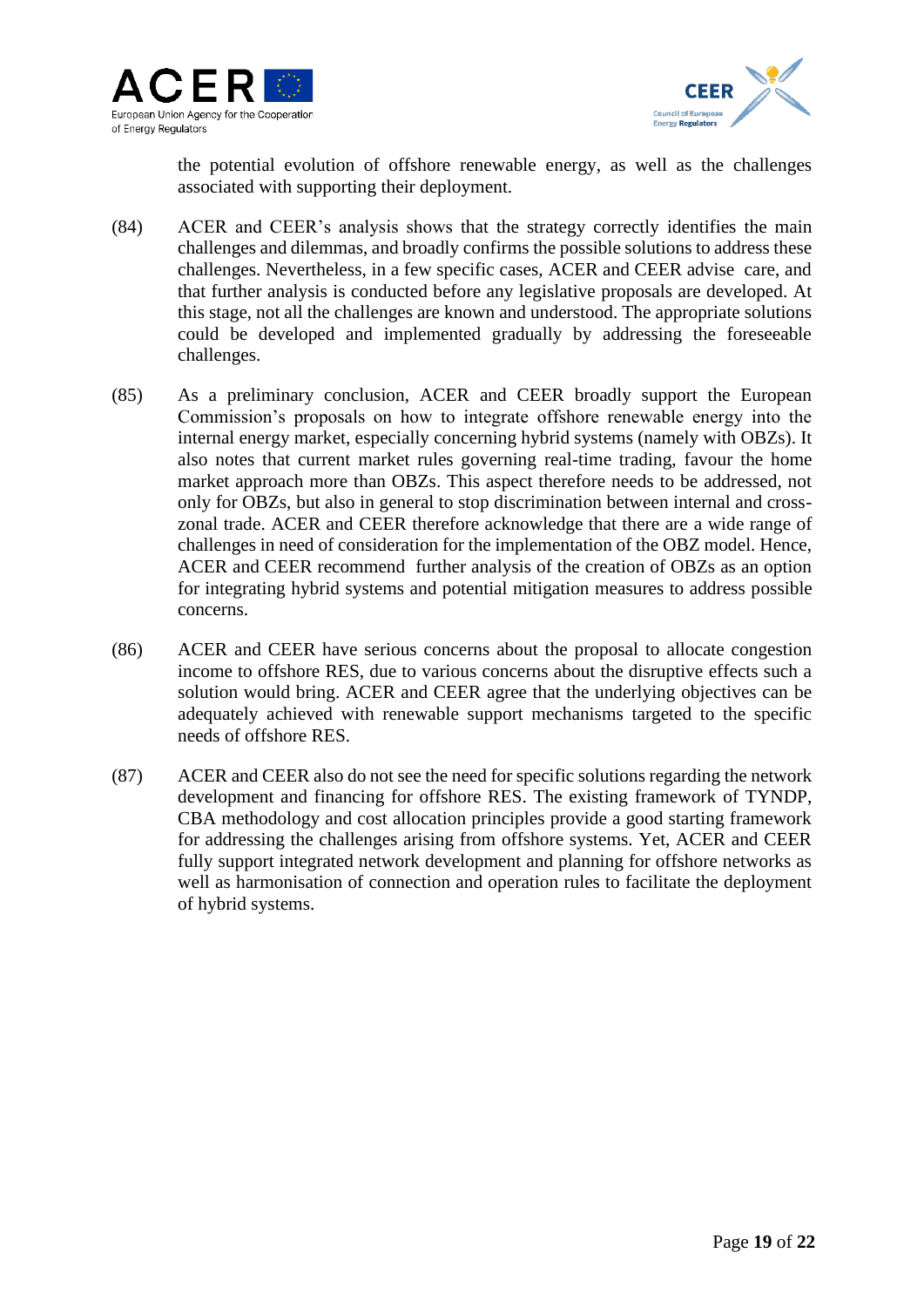



### **14. ANNEX I: OFFSHORE NETWORK PLANNING COORDINATION – UK CASE STUDY**

- (88) In the UK, the current approach to design and build offshore transmission infrastructure has been primarily developer-led and incremental. Whilst this approach has been successful initially, it might not be well suited to support the deployment of the substantial amount of offshore generation, transmission and interconnection assets required to meet Net Zero.
- (89) The GB NRA, Ofgem, is currently exploring how to improve coordination in the planning and development of offshore assets, also by considering what role the national Electricity System Operator (ESO) can play in supporting the decarbonisation of the energy system.

#### $14.1.$ **Offshore radial connections**

- (90) The Offshore Transmission Owner (OFTO) regime was designed to de-risk the delivery of offshore wind projects. Under the regime, windfarm developers can select either the OFTO-build or generator-build route. To date, all projects have gone through the generator-build route, through which the generator develops and builds their own transmission asset, which is then transferred by Ofgem to an OFTO through a competitive tender process. This approach has contributed to significant cost reductions in offshore wind energy; however, it has also led to the uncoordinated construction of numerous, individual radial connections to shore.
- (91) Due to the cumulative environmental and social impacts of transmission infrastructure, both onshore and offshore, this radial approach now presents a major barrier to the delivery of increasingly ambitious offshore wind targets of 40GW by 2030 and Net Zero by 2050. Reaching these objectives is also hindered by an extremely long and complex process for planning, developing, and connecting offshore assets, which involves multiple government departments, national regulators, statutory bodies, devolved administrations and industry parties.
- (92) Recent analysis carried out by National Grid ESO, commissioned by Ofgem, has concluded that greater coordination from 2025 could deliver up to £6bn in consumer savings compared to the status quo, and that the number of new electricity infrastructure assets associated with offshore connections, including cables and landing points, could reduce by approximately  $50\%^{23}$ .
- (93) To achieve these costs savings and to better understand how to transition to a more centrally planned and coordinated offshore network development model, the UK Government launched the Offshore Transmission Network Review (OTNR) in July  $2020^{24}$ . The aim of the review is to ensure that future connections for offshore wind

<sup>&</sup>lt;sup>23</sup> [The final Phase 1 report in our Offshore Coordination project | National Grid ESO](https://www.nationalgrideso.com/news/final-phase-1-report-our-offshore-coordination-project)

<sup>&</sup>lt;sup>24</sup> [Offshore transmission network review -](https://www.gov.uk/government/groups/offshore-transmission-network-review) GOV.UK (www.gov.uk). A decision is expected by O1-2022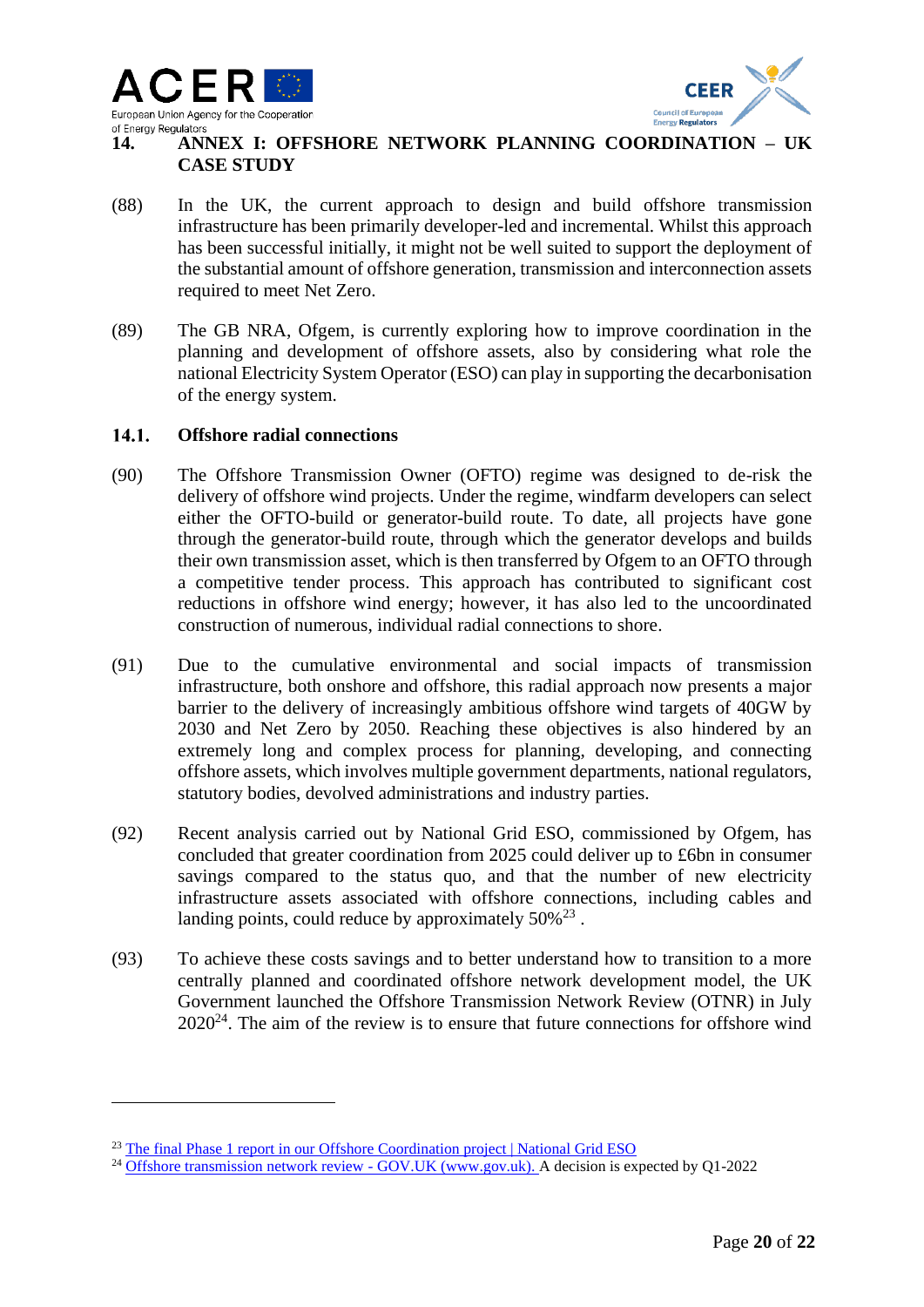



are delivered with increased coordination while ensuring an appropriate balance between environmental, social and economic costs.

- (94) To achieve this, the OTNR will:
	- (a) identify and facilitate opportunities for increased coordination in the near term of projects in advanced stages of development, through to changes to the existing regulatory regimes;
	- (b) drive coordination of offshore projects connecting before 2030, developing a holistic onshore and offshore network design framework and delivery models;
	- (c) develop a new post-2030 framework that drives and delivers coordination from the earliest stages of an offshore project across multiple government departments.
- (95) The OTNR is also exploring which amendments to the current regulatory and legal framework are required to facilitate the development of multi-purpose interconnectors (MPIs), also known as hybrid systems. Since an MPI would combine onshore, offshore and interconnection assets, it is currently unclear to industry which regulatory approach would apply to its various components, or whether changes in primary legislation are required.

#### $14.2.$ **The energy system operation of the future**

- (96) Within this context, Ofgem and the UK government are also reconsidering the role that ESO can play in decarbonising the energy system.<sup>25</sup> The transition to Net Zero will require a much more integrated energy system and will increase the complexity of operational and planning challenges across both electricity and gas. This creates the need for new and enhanced roles and functions which cut across both the electricity and gas systems and are based on deep technical understanding of system operation.
- (97) The newly proposed Future System Operator (FSO) would group in a single, independent, expert and accountable entity the roles and functions carried by the gas and electricity system operators which are currently separated. The FSO would undertake strategic onshore and offshore network planning, long-term forecasting, and market strategy functions. It could also support decisions by Government, Ofgem and other organisations by providing targeted advice based on its expertise on the impact of different potential decisions on the energy system.
- (98) These network planning functions are expected to be largely advisory, providing analysis and recommendations allowing Ofgem to make decisions when approving investment. However, British authorities have indicated that in the future, it is possible that these functions could develop to the point where the FSO could take on a stronger role in electricity network planning, potentially recommending network designs and

<sup>&</sup>lt;sup>25</sup> [Energy Future System Operator Consultation Energy Future System Operator Consultation | BEIS](https://assets.publishing.service.gov.uk/government/uploads/system/uploads/attachment_data/file/1004044/energy-future-system-operator-condoc.pdf)